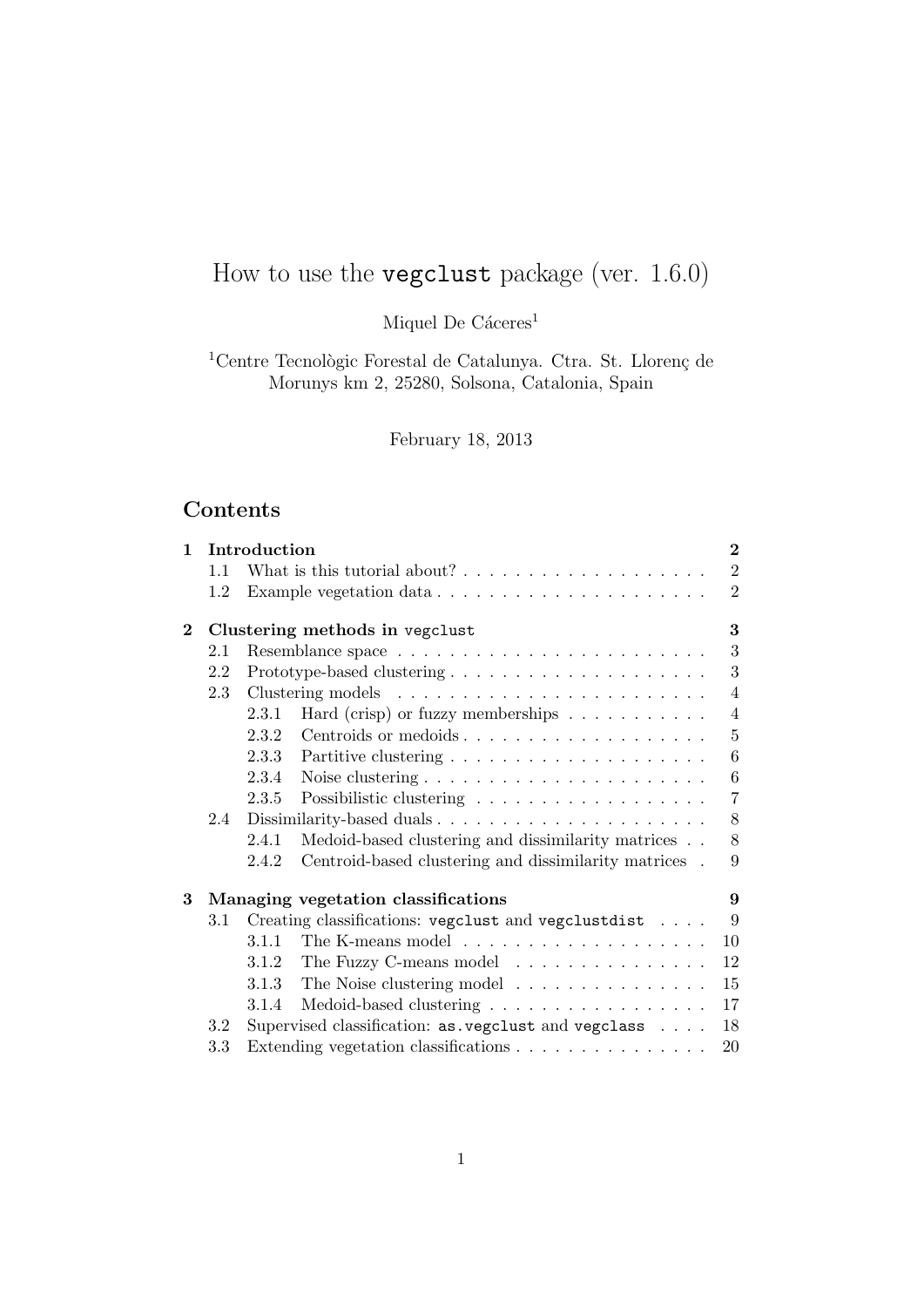| 4 Cluster characterization |                                                           |  |  |  |  |  |  |  |  |  |
|----------------------------|-----------------------------------------------------------|--|--|--|--|--|--|--|--|--|
|                            | 4.1 Cluster prototypes: clustcentroid and clustmedoid  22 |  |  |  |  |  |  |  |  |  |
|                            |                                                           |  |  |  |  |  |  |  |  |  |
|                            | 4.3 Distance between clusters: interclustdist 24          |  |  |  |  |  |  |  |  |  |
|                            |                                                           |  |  |  |  |  |  |  |  |  |

## 1 Introduction

## 1.1 What is this tutorial about?

Classification of vegetation plot records involves different activities, including the design an appropriate vegetation survey, the use of a classification method to group vegetation observations and the characterization, validation and naming of the resulting vegetation groups. In this tutorial we focus in only one of this steps, namely to group vegetation observations, and we show how to conduct it with the help of the R package vegclust. Before starting our examples we need to load the vegclust package, which also loads the required R packages vegan and permute:

## > library(vegclust)

## 1.2 Example vegetation data

In order to illustrate the functions in vegclust we will use a small wetland vegetation data set, consisting of 41 sites and 33 species and published by Bowman and Wilson [1986]. The data is included with the vegclust package:

> data(wetland) > dim(wetland)

[1] 41 33

For a number of reasons we will not detail here, the Euclidean distance is not an appropriate index to measure the resemblance in species composition between vegetation plot records. Therefore, we transform our community data using the chord transformation [Legendre and Gallagher, 2001], which divides each value by the norm of the row vector of the corresponding site:

```
> wetlandchord = decostand(wetland,"normalize")
```
Function decostand is provided within the vegan package. The Euclidean distance on the transformed data is equal to the chord distance [Orloci, 1967] with respect to the raw community data:

```
> dchord = dist(wetlandchord)
```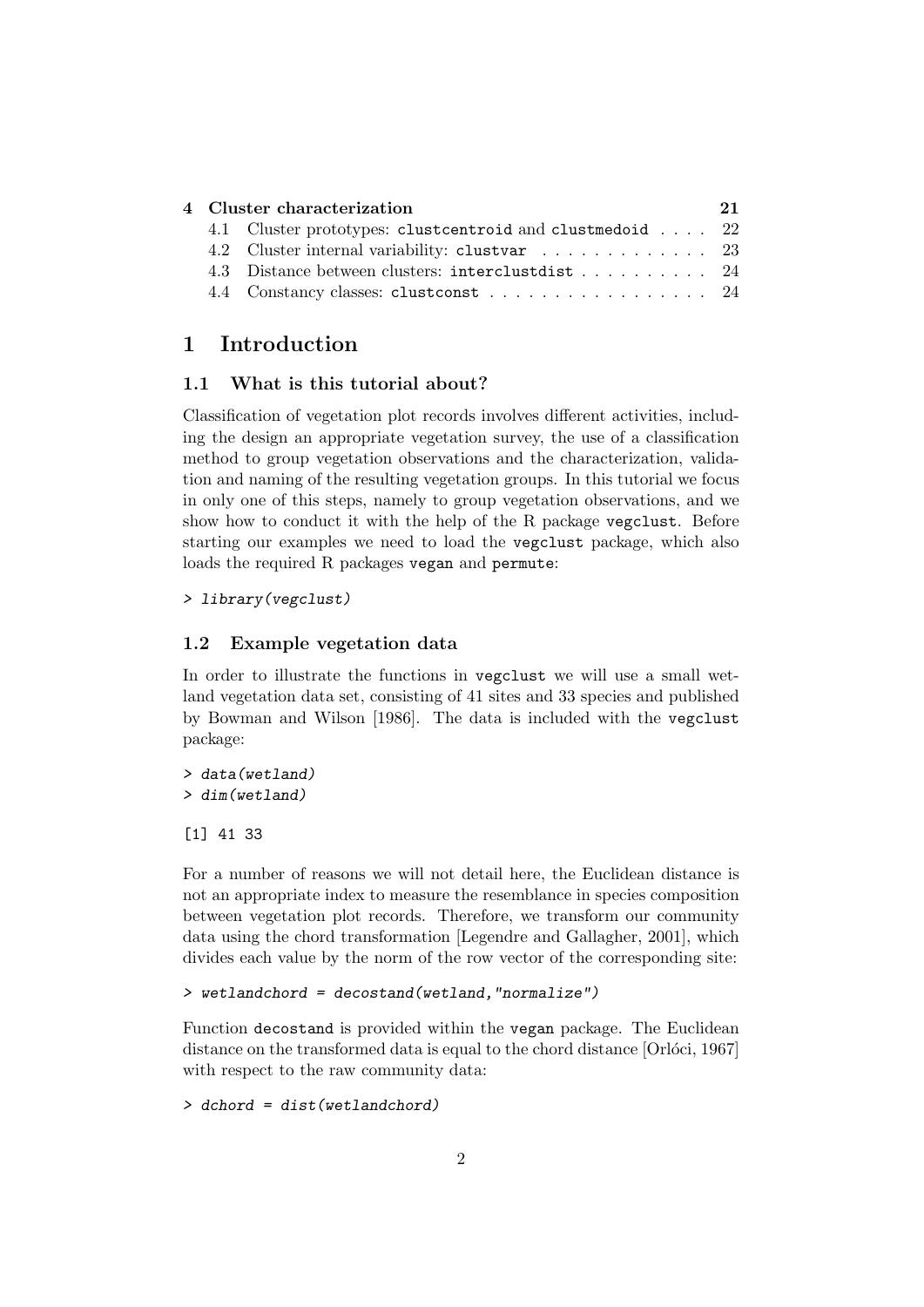In some of our examples we will use wetlandchord or dchord indistinctively, because package vegclust allows conducting classification of vegetation from either a site-by-species data table or from a site-by-site dissimilarity matrix. In the next section we briefly explain the bases of the classification methods that are provided in the vegclust package. We later show how to run those methods with functions in the package.

## 2 Clustering methods in vegclust

## 2.1 Resemblance space

Generally speaking, the goal of clustering is to derive c 'natural' classes or clusters from a set of n unlabelled objects. Those objects inside a 'natural' cluster show a certain degree of closeness or similarity and the cluster itself shows a certain degree of isolation from other clusters. In classification of vegetation the  $n$  'objects' to be grouped are plant communities (i.e. plot records or relevés) and the goal is to define vegetation types.

When speaking of 'closeness' or 'similarity', we implicitly assume there is a way to assess the resemblance between the objects to be grouped. This can be obtained by describing our objects using a set of  $p$  features (these are normally species in the case of vegetation) and specifying a resemblance measure (e.g. distance or dissimilarity). Let  $X = [x_{is}]$  be a site-by-species data table of dimensions  $n \times p$ , where  $x_{js}$  is the abundance of species s in site  $j$ , and let  $d$  be an appropriate dissimilarity or distance measure.

Another way to formalize the resemblance between objects is to directly give similarity or dissimilarity between pairs of objects in a symmetric resemblance matrix. Let  $\mathbf{D} = [d_{ij}]$  a symmetric dissimilarity matrix of dimensions  $n \times n$ , where  $d_{ij} = d(\mathbf{x}_i, \mathbf{x}_j)$  is the dissimilarity between objects i and j. In classification of vegetation  $d_{ij} = d(\mathbf{x}_i, \mathbf{x}_j)$  will normally represent the compositional dissimilarity between plant communities  $i$  and  $j$ .

Regardless of whether we use  $X$  or  $D$ , we will speak here of *resemblance* space and our objects (plant communities) will be formally represented as points in this space. Although we do not cover this topic in detail here, the reader should be aware that building an appropriate resemblance space is crucial in vegetation classification.

## 2.2 Prototype-based clustering

Prototype-based clustering methods assume that the properties of objects in a cluster can be represented using a cluster prototype, which is formalized as a point in the resemblance space. The problem is thus to find  $c$  prototypes and assign the n objects according to their closeness to those prototypes, such that the resulting clusters are compact and isolated one from another.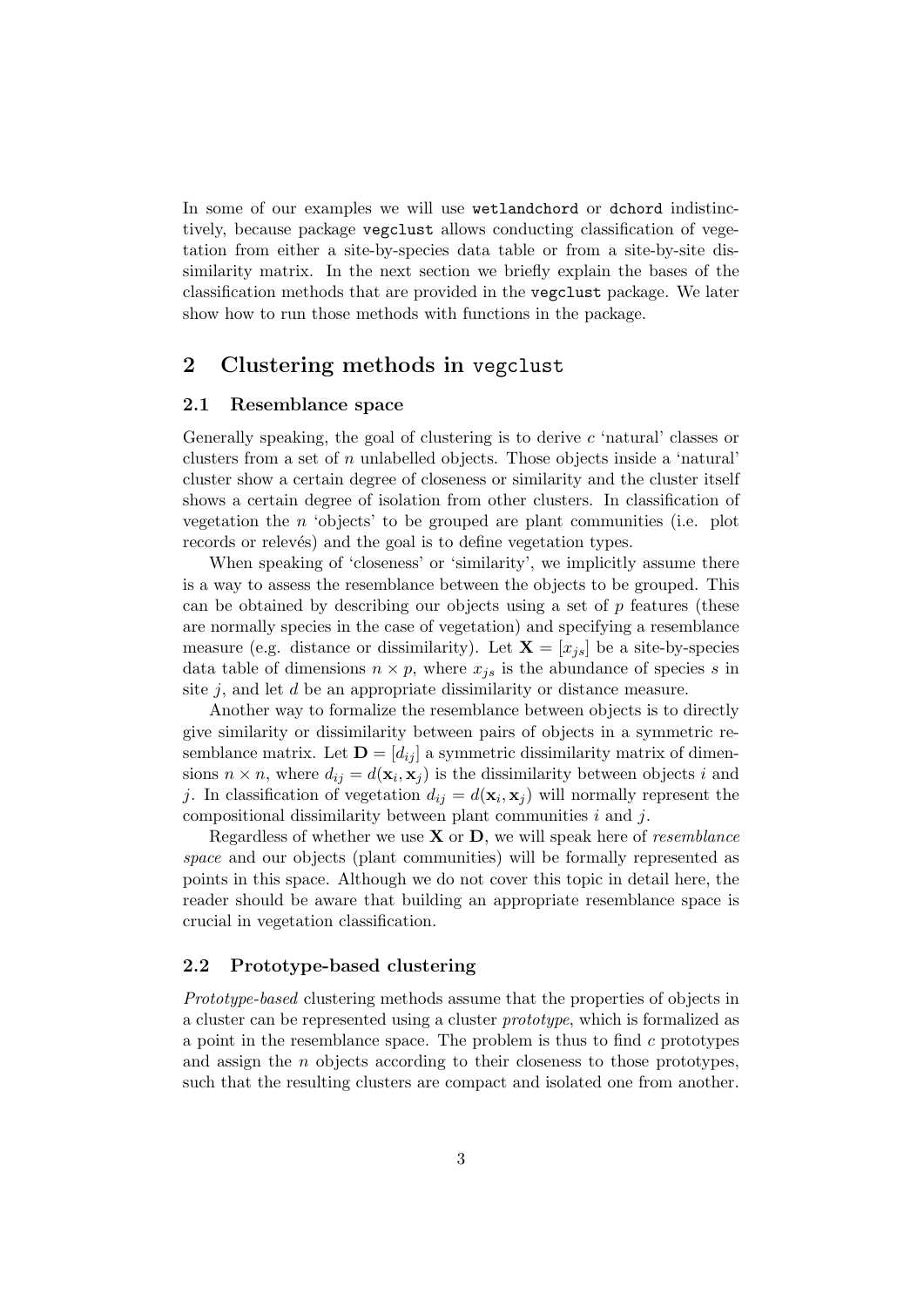All the clustering methods discussed here follow an alternate optimization scheme, meaning that one group of parameters (e.g. the membership matrix) is optimized holding the other group (e.g. the cluster prototypes) fixed and vice versa. Assuming an initial cluster configuration, this is achieved by iterating the following three steps:

- (S.1) Determine the prototype of each cluster i.
- (S.2) Calculate  $e_{ij}$ , the distance from each object j to the prototype of each cluster i.
- (S.3) Calculate  $u_{ij}$ , the (hard or fuzzy) membership of each object j to each cluster i (i.e. re-assign all objects into clusters).

Each iteration improves the so called objective function of the clustering method. The alternate optimization algorithm stops when there are no further changes in object memberships. More technically, it stops if the maximum difference in object membership values of the last two iterations does not exceed a user-specified threshold. The starting configuration of clusters is a critical issue in this kind of classification methods, because the iterations can led the alternate optimization algorithm to get stuck in a suboptimal value of the objective function. For this reason, several executions of the algorithm are usually tried, each one using a different starting configuration.

## 2.3 Clustering models

There are several prototype-based clustering models in the vegclust package. All of them following the iterative algorithm presented above. The differences between clustering models arise due to differences in the specific implementation of each step, resulting from different assumptions of how clusters should be defined. The clustering models can be divided according to their properties into:

- a) Whether object memberships are fuzzy or hard (crisp).
- b) Whether cluster prototypes are centroids or medoids.
- c) How to deal with outlier objects, which gives three kinds of models: partitive, noise clustering or possibilistic clustering.

In the following subsections we describe the implications of each of these decisions.

## 2.3.1 Hard (crisp) or fuzzy memberships

With the kind of classification methods described here, it is costumary to represent the classification of objects into groups using a  $c \times n$  membership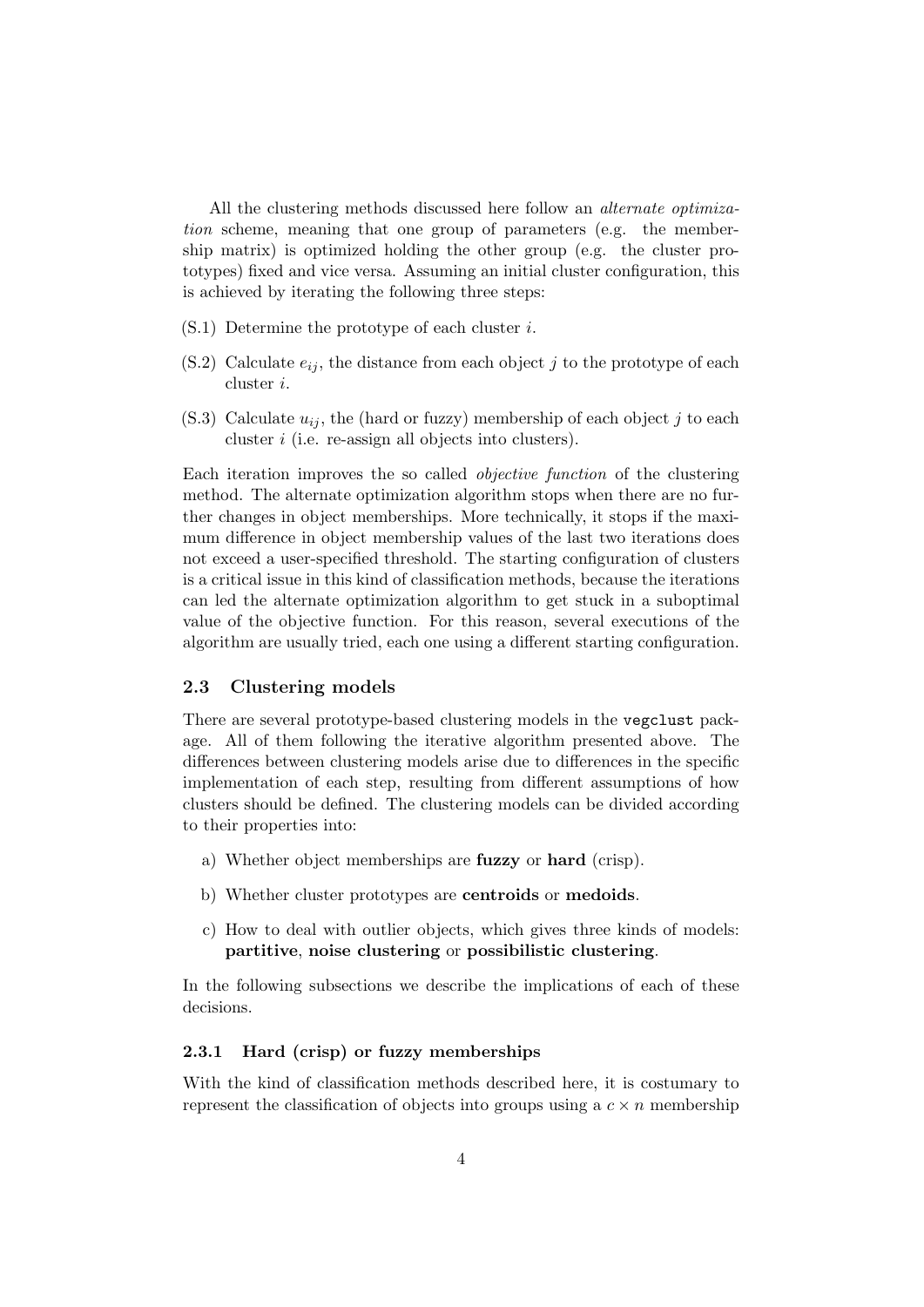matrix,  $\mathbf{U} = [u_{ij}]$ , where  $u_{ij}$  is the degree of membership of object j in cluster i. The classification is said to be *hard* when the  $u_{ij}$  values are either 0 (object j DOES NOT belong to cluster i) or 1 (object j DOES belong to cluster i). In contrast, if the classification is  $fuzzy$  the membership of its objects is expressed through a degree of membership bounded between 0 (i.e. the object does not belong to the set at all) and 1 (i.e. the object belongs completely to the set).

The advantages of using fuzzy set theory in vegetation are that it acknowledges the individualistic concept of vegetation [Moravec, 1989], and therefore avoids assuming that relevés are unequivocal representatives of a type without admixture of any other types [Dale, 1995].

#### 2.3.2 Centroids or medoids

The *centroid* of a cluster i that contains  $n_i$  objects is a vector  $c_i$  whose coordinates are the average, in each dimension s, of the coordinates of the  $n_i$  objects belonging to the cluster. In vector notation:

$$
\mathbf{c}_{i} = \frac{\sum_{j=1}^{n_{i}} \mathbf{x}_{j}}{n_{i}} \tag{1}
$$

The centroid has the property that minimizes the sum of squared Euclidean distances between itself and each point belonging to the cluster. Equation 1 can be generalized to the case of a fuzzy cluster by weighting the coordinates each object by its degree of membership to the cluster,  $u_{ii}$ :

$$
\mathbf{c}_{i} = \frac{\sum_{j=1}^{n} u_{ij}^{m} \mathbf{x}_{j}}{\sum_{j=1}^{n} u_{ij}^{m}}
$$
(2)

In equation 2,  $m > 0$  is the *fuzziness exponent*, which is used to modulate the influence of fuzzy memberships in the calculation of the centroids. If  $m$ is very large only the objects whose membership is close to 1 will have an influence in the centroid. On the contrary, if  $m$  is small (i.e. close to 0) then all  $n$  objects will have influence equally the centroid and it will approach the overall data center.

A medoid of a cluster i that contains  $n_i$  objects is defined as the object, chosen among the  $n_i$  objects, for which the sum of dissimilarities to all the  $n_i$  objects is minimal i.e. it is a most centrally located point in the cluster. Formally, the medoid is the object  $k$  for which:

$$
\sum_{j=1}^{n_i} d(\mathbf{x}_k, \mathbf{x}_j)
$$
\n(3)

is minimal. When using fuzzy logic, the medoid of cluster  $i$  is defined as the object  $k$  (among all  $n$  objects) that minimizes:

$$
\sum_{j=1}^{n} u_{ij}^{m} d(\mathbf{x}_{k}, \mathbf{x}_{j})
$$
\n(4)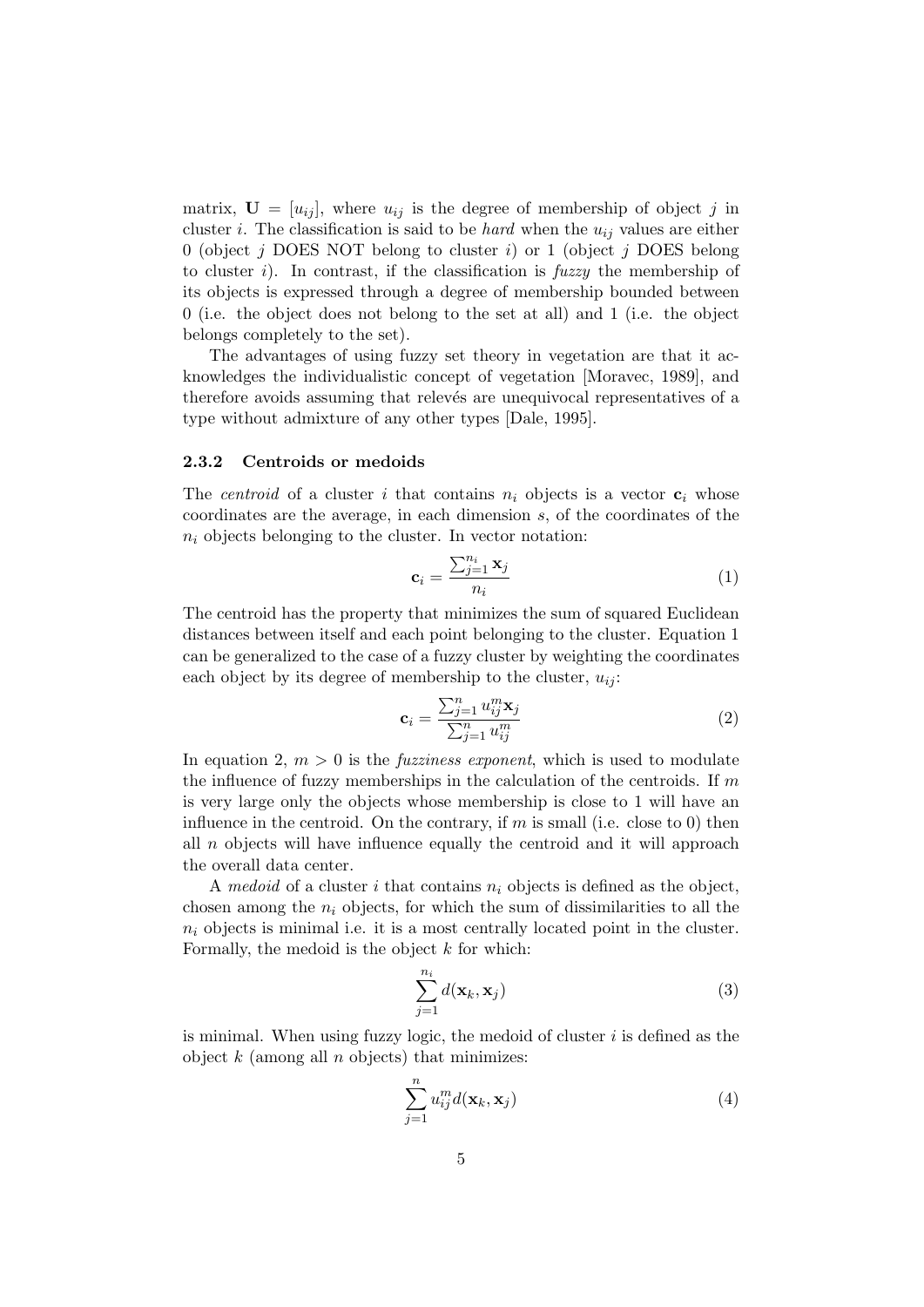Note that, because the medoid is a point chosen among the  $n$  input objects, we do not need to calculate its coordinates (although see explanation below for centroids), moreover, the distance between a medoid and the other objects (step S.2 in the alternate optimization algorithm) will be readily available from the beginning, so it does not need to be computed. All this makes dealing with medoids computationally much faster than dealing with centroids.

#### 2.3.3 Partitive clustering

A clustering method is called partitive if object memberships (crisp or fuzzy) are constrained to sum to one for each object:

$$
\sum_{i=1}^{c} u_{ij} = 1
$$
 (5)

This constrain is usually referred to as the partition restriction. It ensures that all objects will be classified as either belonging to a single cluster or dividing their membership among different clusters. No objects will be left unclassified.

K-means (KM, also known as hard c-means) [MacQueen, 1967] and Fuzzy c-means (FCM) [Bezdek, 1981] are two, centroid-based, partitive clustering algorithms widely used in many unsupervised pattern recognition applications. The main difference between the two methods is that in KM every object belongs to a single cluster (i.e clusters are 'hard') whereas in FCM the memberships are fuzzy and a given object may have some degree of membership for more than one cluster.

Cluster memberships (step S.3) are determined in KM simply by assigning each object to the cluster whose center is closest. In the case of FCM, fuzzy memberships are calculated using the following formula:

$$
u_{ij} = \frac{1}{\sum_{l=1}^{c} (e_{ij}/e_{lj})^{2/(m-1)}}\tag{6}
$$

As said above,  $m > 1$  is the fuzziness coefficient. The smaller the value of m, the closer to a hard partition will be the result. If  $m$  is set too high and the data is noisy the resulting partition may be completely fuzzy (i.e. where  $u_{ij} = 1/c$  for all objects and clusters) and therefore uninformative.

As indicated above, KM and FCM are centroid-based, meaning they use equations 1 and 2, respectively, for step S.1. The corresponding medoidbased methods are Hard C-medoids and Fuzzy C-medoids, which instead use equations 3 and 4, respectively [Krishnapuram et al., 1999].

## 2.3.4 Noise clustering

The noise clustering (NC) method [Dave, 1991] is an attempt to make the FCM method more robust to the effect of outliers. The rationale underlying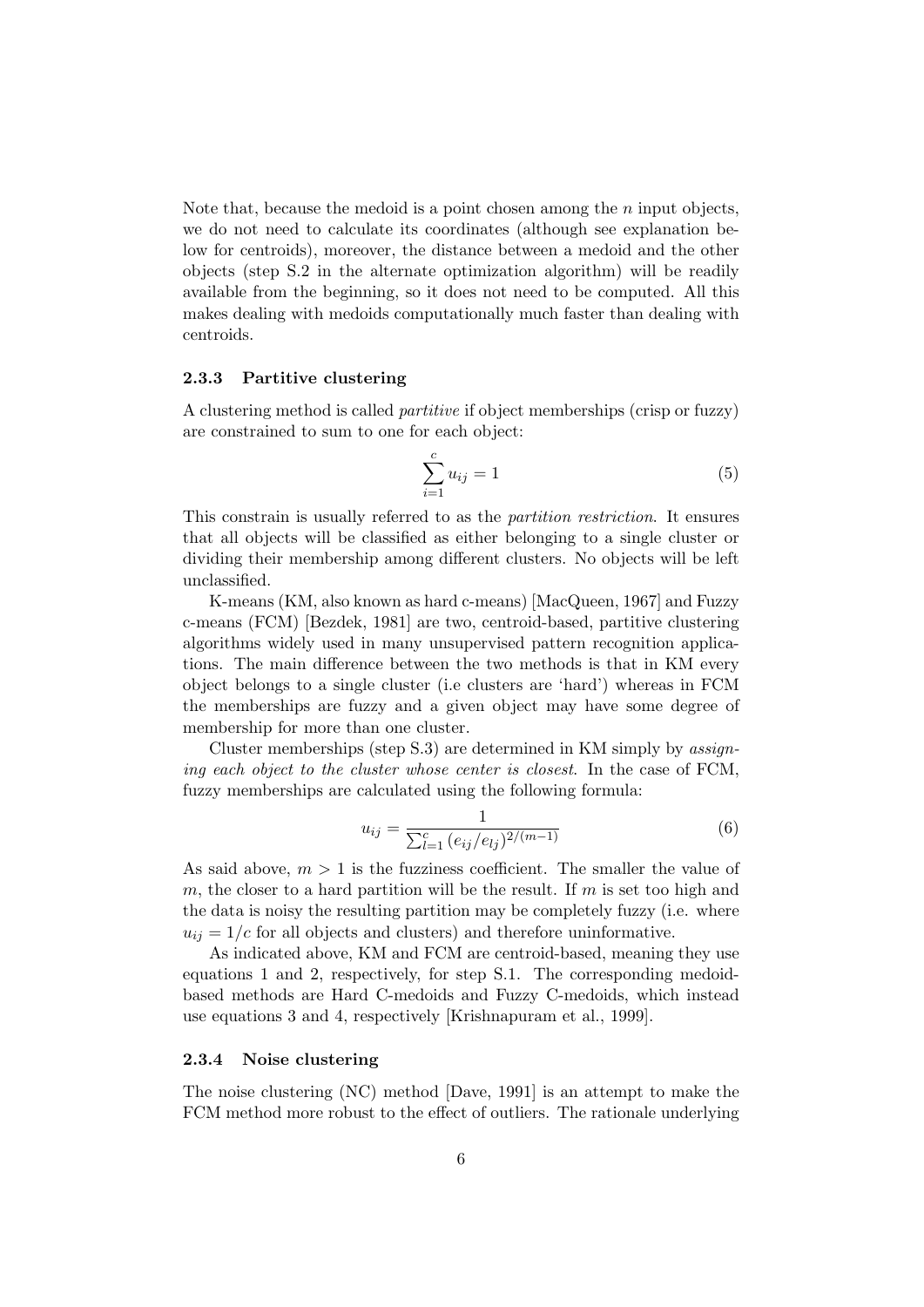NC is the following: if an object is an outlier, this means that it lies far from all cluster prototypes and, therefore, it should have low membership values to all clusters. In order to achieve these low memberships, the NC considers an additional cluster, called Noise. This class is represented by an imaginary 'prototype' that lies at a constant distance  $\delta$  from all the data points. Even if such a prototype does not really exist, the effect of including the Noise class is that it 'captures' objects that lie farther than  $\delta$  from all the  $c$  'good' prototypes. The NC membership function (step  $S.3$ ) for the 'good' clusters is:

$$
u_{ij} = \frac{1}{(e_{ij}/\delta)^{2/(m-1)} + \sum_{l=1}^{c} (e_{ij}/e_{lj})^{2/(m-1)}}
$$
(7)

whereas the fuzzy membership to the Noise class,  $u_{Nj}$ , is one minus the sum of memberships to the good clusters.

$$
u_{Nj} = 1 - \sum_{i=1}^{c} u_{ij}
$$
 (8)

Outlier objects have small membership values to the c good clusters because the first term in the denominator of equation 7 is large. The smaller the  $\delta$ , the higher will be memberships to the Noise class. In contrast, large values of  $\delta$  make NC equivalent to FCM. The fuzziness exponent m has in NC the same interpretation as in FCM. Including the Noise class has the effect of relaxing the partition restriction. In NC, the partition restriction is fulfilled when considering all c good clusters and the Noise class.

Note that, like FCM and KM, we can define a 'hard' counterpart of the (fuzzy) noise clustering method. Indeed, the hard noise clustering (HNC) method differs from the fuzzy one in that memberships are not fuzzy. Like KM, its membership function can be described verbally. One assigns the object to the noise class if the distances to all cluster centers is larger than δ. Otherwise, one assigns the object to the cluster whose center is closest, as in KM.

The noise clustering method was originally defined with centroids as prototypes. However, either hard or fuzzy noise clustering can be applied to medoids instead of centroids. While we have not found any references about this possibility, the corresponding algorithms could be named 'hard noise clustering with medoids' (HNCdd) and '(fuzzy) noise clustering with medoids' (NCdd).

## 2.3.5 Possibilistic clustering

Possibilistic C-means [Krishnapuram and Keller, 1993, 1996] is another modification of FCM seeking increased cluster robustness. The partition restriction is eliminated in PCM, which produces  $c$  independent fuzzy clusters,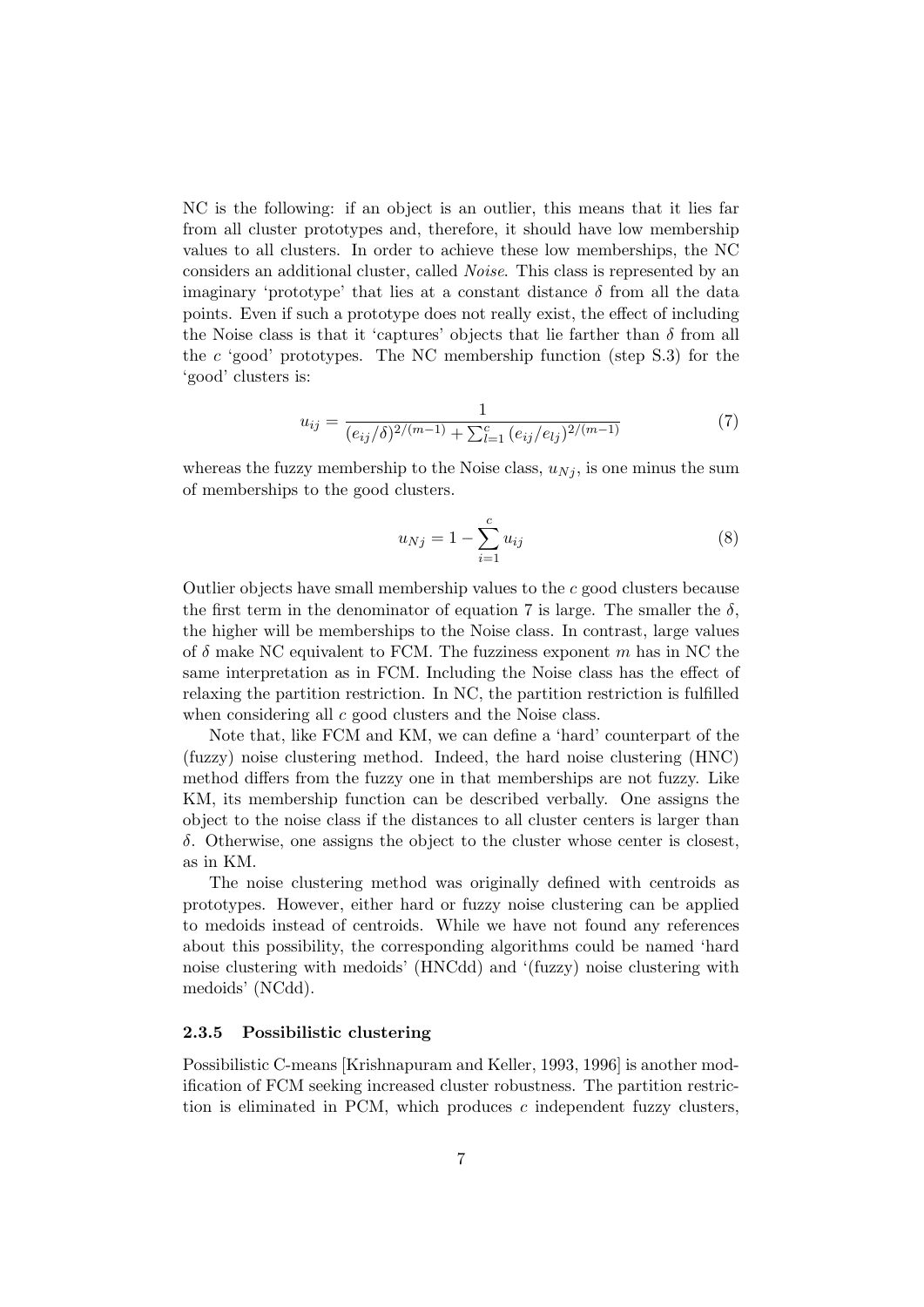each corresponding to a dense region of points. Whereas the FCM and NC membership functions compare the distance from the object to the cluster of interest,  $e_{ij}$ , with the distances to the remaining centres (and to the noise class in the case of NC), in PCM the membership value for a given object to a cluster does not depend on the distances to the remaining cluster centres. Instead, the distance to the cluster of interest is compared to a reference distance  $(\eta_i)$ :

$$
u_{ij} = \frac{1}{1 + (e_{ij}^2/\eta_i)^{1/(m-1)}}\tag{9}
$$

The reference distance is a parameter that must be provided for each cluster. All objects whose distance to the cluster center is smaller than  $\eta_i$  will obtain a membership value higher than 0.5.

Cluster repulsion is eliminated in PCM, which increases cluster mobility. Good estimation of  $\eta_i$  is crucial for the success of the PCM method [De Cáceres et al., 2006]. The high cluster mobility resulting from the inadequate initialization of  $\eta_i$  can lead to a miss of cluster structures, even with the correct partition as initial starting configuration. A single PCM run can be regarded as c independent runs of NC, each looking for a single cluster and where  $\delta_i^2 = \eta_i$  [Dave and Krishnapuram, 1997]. In vegetation data plant communities with intermediate characteristics are frequent. This fact makes the PCM method impractical for classification of vegetation, because without cluster repulsion PCM clusters are frequently highly mobile and converge to the same cluster, leaving large parts of the data unassigned [De Cáceres et al.,  $2010$ .

## 2.4 Dissimilarity-based duals

All the clustering methods presented above can be executed on a resemblance space described using either  $X$  or  $D$ . The latter case avoids dealing with the coordinates of prototypes explicitly.

## 2.4.1 Medoid-based clustering and dissimilarity matrices

Because medoids are selected among the objects to be classified, it is obvious that the distance to the cluster prototypes,  $e_{ij}$ , can be drawn from a symmetric matrix of pairwise distances between objects calculated before starting the alternate optimization algorithm. In other words, one can conduct medoid-based clustering on a site-by-site distance matrix instead of using a site-by-species rectangular matrix. Moreover, one can straightforwardly skip the use of Euclidean distance and use a dissimilarity measure more appropriate for ecological data.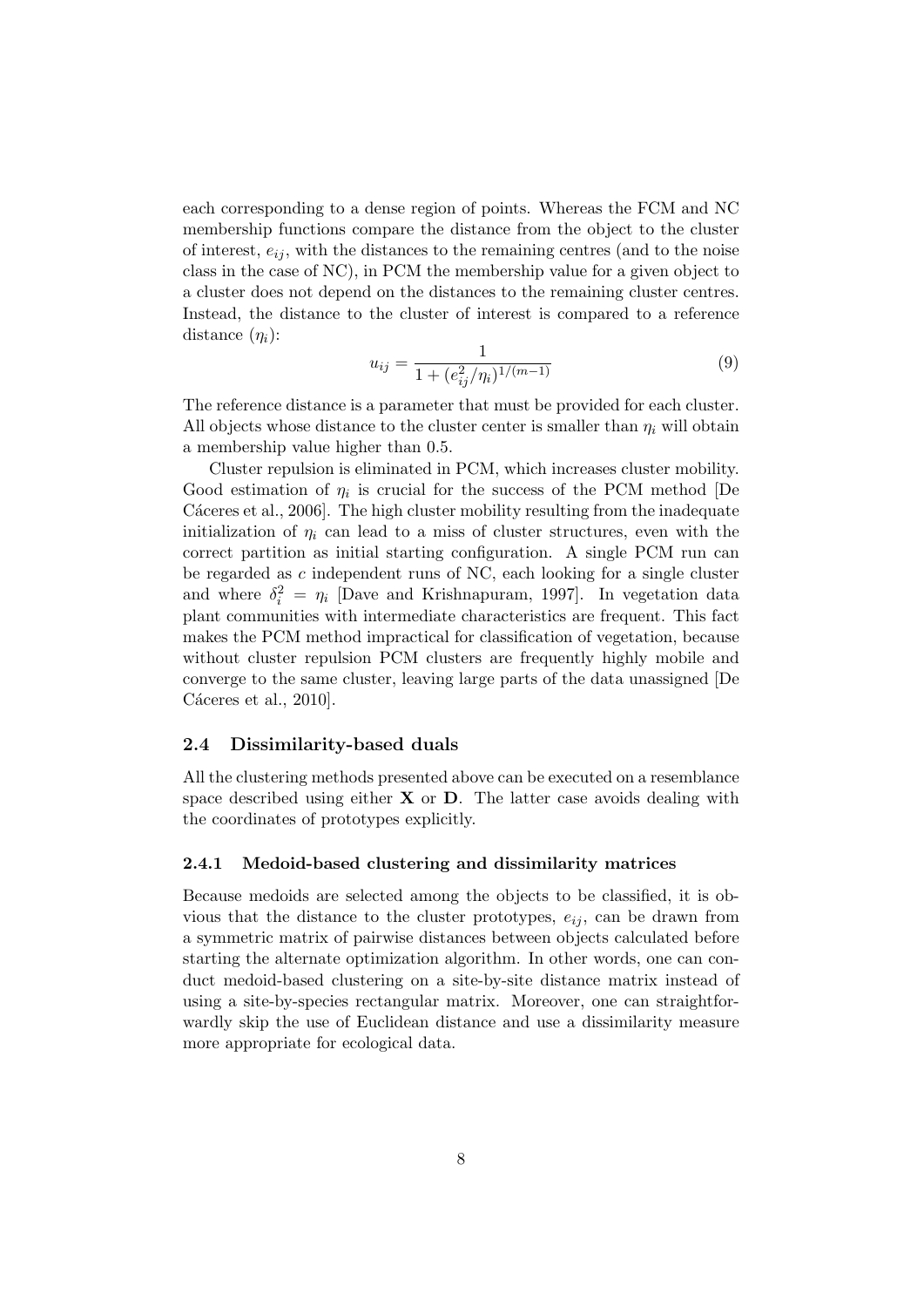#### 2.4.2 Centroid-based clustering and dissimilarity matrices

When dealing with centroids, it may seem unavoidable to calculate centroid coordinates (step S.1) prior to calculating the (squared) Euclidean distances to cluster centers  $e_{ij}$  (step S.2):

$$
e_{ij}^2 = \|\mathbf{c}_i - \mathbf{x}_j\|^2 \tag{10}
$$

However, there is a mathematical trick that avoids calculating the coordinates  $c_i$  explictly. Let **D** be the matrix of Euclidean distances between pairs of objects. We can obtain  $e_{ij}^2$  as follows:

$$
e_{ij}^2 = \frac{1}{n_i} \sum_{l=1}^{n_i} d_{lj}^2 - \frac{1}{2n_i^2} \sum_{k=1}^{n_i} \sum_{l=1}^{n_i} d_{lk}^2
$$
 (11)

The left part of this equation is a sum of squared distances from the target object to all the other objects in the cluster. The right part of the equation is an average of squared distances between objects in the cluster. Equation 11 can be generalized to the case of a fuzzy cluster:

$$
e_{ij}^2 = \frac{1}{\sum_{k=1}^n u_{ik}^m} \sum_{l=1}^{n_i} d_{lj}^2 - \frac{1}{2\left(\sum_{k=1}^n u_{ik}^m\right)^2} \sum_{k=1}^n \sum_{l=1}^n u_{ik}^m u_{il}^m d_{lk}^2 \tag{12}
$$

Equations 11 and 12 allow determining the Euclidean distance to a centroid without calculating its coordinates. Therefore, they allow conducting steps S.1 and S.2 in a single step. In other words, distance-based duals exist for centroid-based clustering methods when Euclidean distances are used in the resemblance space [Hathaway et al., 1989, 1996].

If we transform the original data in order to emulate a distance like the chord, then the duality holds, although centroids are defined in the transformed space. What happens if the values in  **were not calculated using** the Euclidean distance? Equations 11 and 12 are also valid for arbitrary dissimilarity measures, although there are important details to be remembered. These equations assume that the resemblance space is Euclidean (i.e. does not produce negative eigenvalues in principal coordinates analysis) and that centroids are appropriate prototypes for clusters. If the dissimilarities do not have the Euclidean property some oddities may arise [Hathaway and Bezdek, 1994]. For example, it is possible to obtain negative  $e_{ij}^2$  values, specially for groups of small size. In practice, however, when these negative distances occur they can be reset to zero [De Cáceres et al., 2006].

## 3 Managing vegetation classifications

## 3.1 Creating classifications: vegclust and vegclustdist

Functions vegclust and vegclustdist allow defining vegetation types from a set of unlabelled vegetation observations (i.e. relevés or plot records)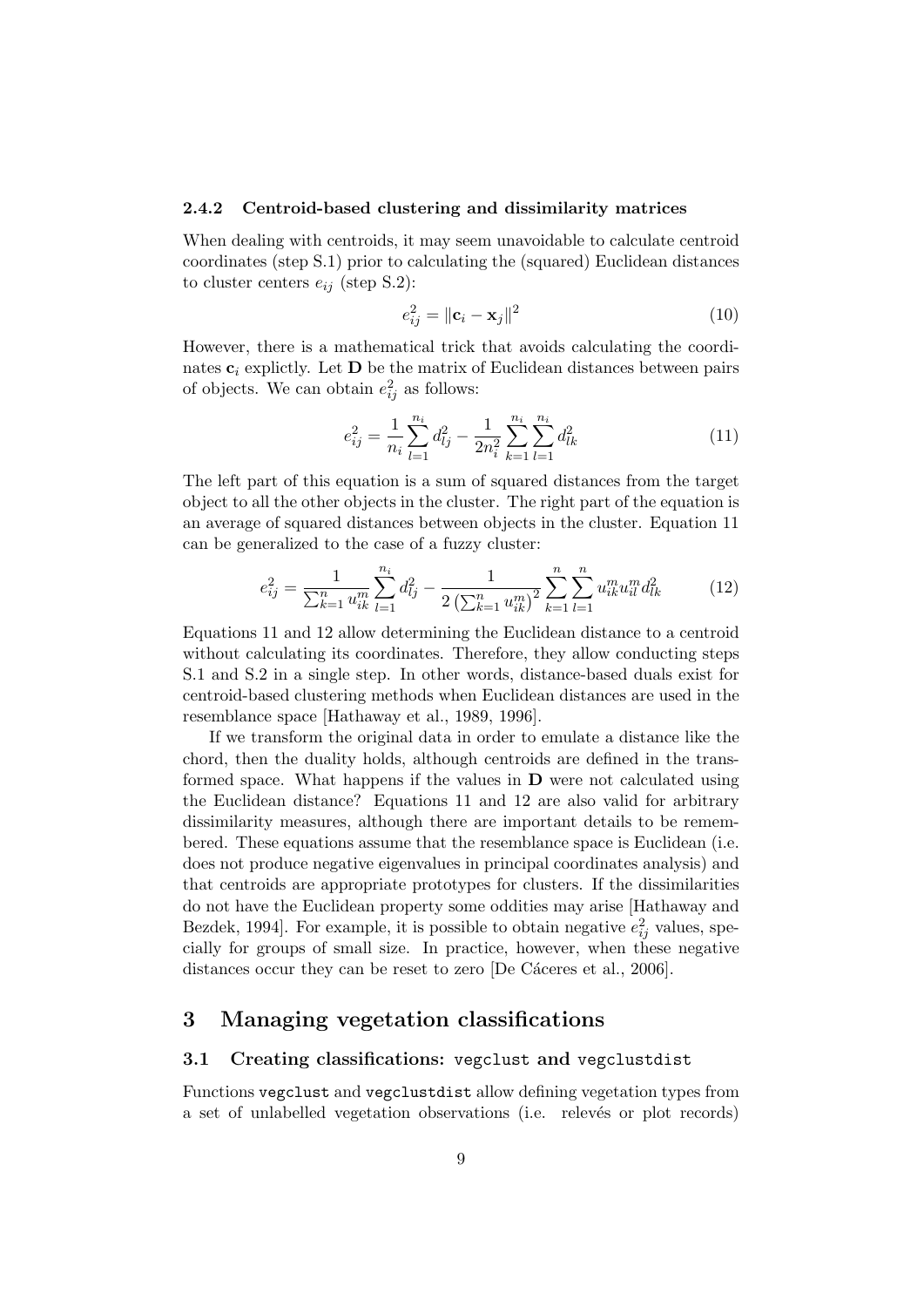using any of the clustering models explained in the previous section. While vegclust needs a rectangular site-by-species matrix, vegclustdist needs a symmetric site-by-site dissimilarity matrix.

## 3.1.1 The K-means model

The following piece of code produces a classification of our example data set into three groups using the K-means clustering model:

```
> wetland.km = vegclust(x = wetlandchord, mobileCenters=3,
                        method="KM", nstart=20)
```
The result is an object of class 'vegclust', in fact a list with several components (method, parameters, prototypes, objective function, etc.):

```
> names(wetland.km)
```

| $[1]$ "mode"                       | "method" | $\mathbf{m}$ $\mathbf{m}$ |
|------------------------------------|----------|---------------------------|
| [4] "dnoise"                       | "eta"    | "memb"                    |
| [7] "mobileCenters" "fixedCenters" |          | "dist2clusters"           |
| [10] "withinss"                    | "size"   | "functional"              |
| $[13]$ "iter"                      |          |                           |

One of the most important components is the membership matrix U, which we show transposed here:

#### > t(wetland.km\$memb)

|  |  |  |  |  |  |  |  | 5 8 13 4 17 3 9 21 16 14 2 15 1 7 10 40 23 25 22 20 6 18 12 39 |  |  |  |  |
|--|--|--|--|--|--|--|--|----------------------------------------------------------------|--|--|--|--|
|  |  |  |  |  |  |  |  |                                                                |  |  |  |  |
|  |  |  |  |  |  |  |  |                                                                |  |  |  |  |
|  |  |  |  |  |  |  |  |                                                                |  |  |  |  |
|  |  |  |  |  |  |  |  | 19 11 30 34 28 31 26 29 33 24 36 37 41 27 32 35 38             |  |  |  |  |
|  |  |  |  |  |  |  |  | M1 0 0 0 0 0 0 0 0 0 0 0 0 0 0 1 1                             |  |  |  |  |
|  |  |  |  |  |  |  |  | M2 1 1 0 0 0 0 1 1 1 0 0 0 0 0 0 0 0                           |  |  |  |  |
|  |  |  |  |  |  |  |  | M3 0 0 1 1 1 1 0 0 0 1 1 1 1 1 1 0 0                           |  |  |  |  |

Another important component is the matrix containing the coordinates of cluster centroids (i.e. vectors  $\mathbf{c}_i$  for each cluster):

> round(wetland.km\$mobileCenters, dig=3)

Abefic Merhed Alyvag Pancam Abemos Melcor Ludoct Eupvac Echpas M1 0.000 0.000 0.000 0.027 0.000 0.062 0.000 0.039 0.048 M2 0.000 0.000 0.047 0.076 0.016 0.153 0.000 0.050 0.066 M3 0.018 0.068 0.000 0.356 0.015 0.275 0.019 0.205 0.102 Passcr Poa2 Carhal Dendio Casobt Aesind Cyprot Ipocop Cynarc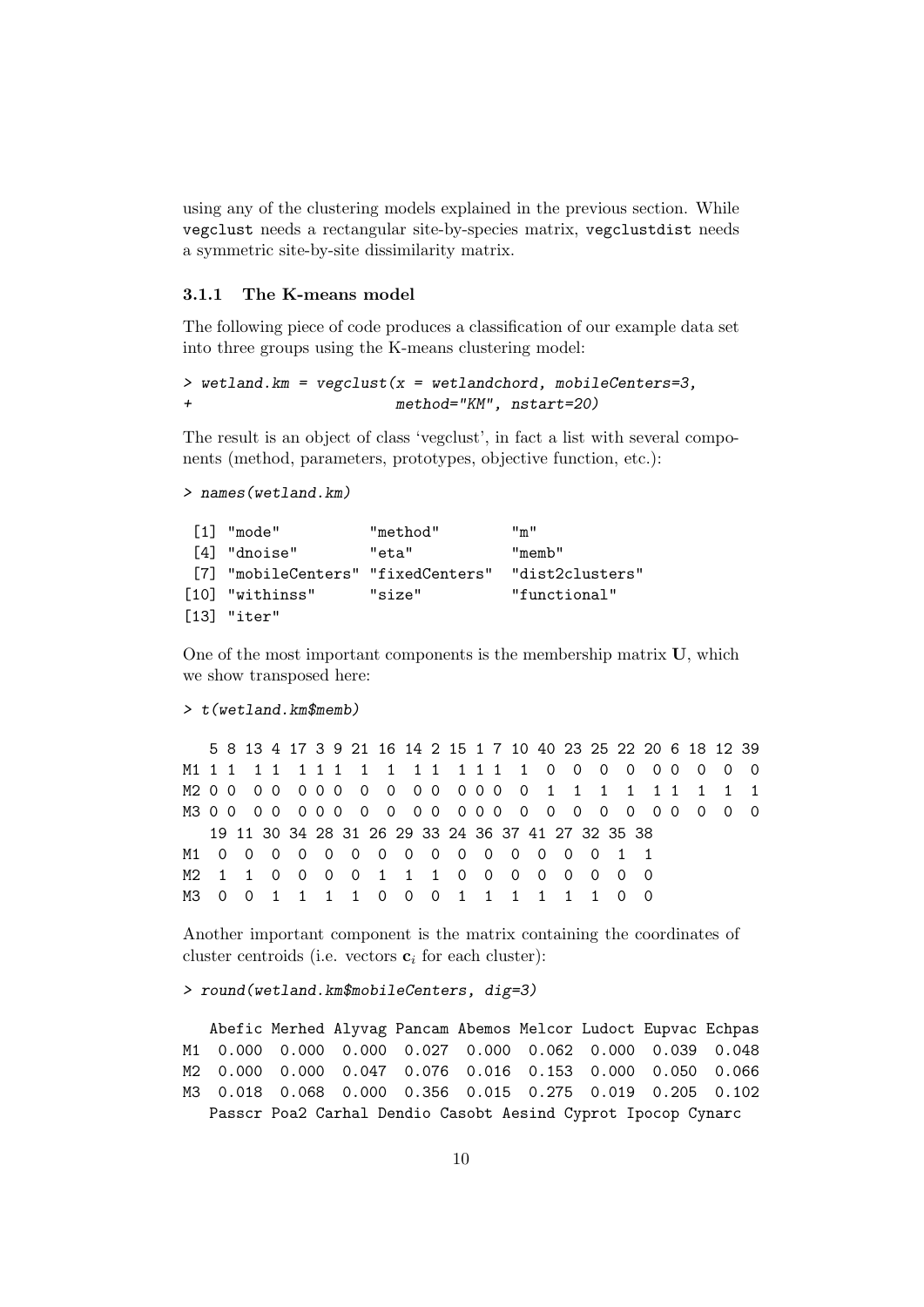M1 0.000 0.00 0.037 0.016 0.016 0.000 0.000 0.000 0.000 M2 0.000 0.01 0.069 0.000 0.000 0.075 0.081 0.013 0.013 M3 0.026 0.00 0.000 0.000 0.000 0.019 0.176 0.040 0.432 Walind Sessp. Phynod Echell Helind Ipoaqu Orysp. Elesp. Psespi M1 0.068 0.144 0.000 0.049 0.125 0.055 0.649 0.154 0.192 M2 0.064 0.104 0.715 0.119 0.172 0.048 0.172 0.138 0.027 M3 0.078 0.157 0.064 0.112 0.019 0.037 0.040 0.000 0.000 Ludads Polatt Poa1 Helcri Physp. Goopur M1 0.204 0.097 0.000 0.000 0.012 0.012 M2 0.000 0.000 0.013 0.013 0.000 0.000 M3 0.000 0.000 0.000 0.000 0.000 0.000

The same classification exercise can be conducted from the matrix of chord distances between objects if we use function vegclustdist instead of vegclust:

```
> wetland.kmdist = vegclustdist(x = dchord, mobileMemb=3,
+ method="KM", nstart = 20)
> names(wetland.kmdist)
[1] "mode" "method" "m"
[4] "dnoise" "eta" "memb"
[7] "mobileCenters" "fixedCenters" "dist2clusters"
[10] "withinss" "size" "functional"
```
Note the different way to specify the number of clusters. In the case of vegclustdist we do not obtain cluster centroids, because they cannot be calculated explicitly:

```
> wetland.kmdist$mobileCenters
```
NULL

But we do obtain cluster memberships:

```
\geq t(wetland.kmdist$memb)
```
5 8 13 4 17 3 9 21 16 14 2 15 1 7 10 40 23 25 22 20 6 18 12 39 M1 0 0 0 0 0 0 0 0 0 0 0 0 0 0 0 0 0 0 0 0 0 0 0 0 M2 1 1 1 1 1 1 1 1 1 1 1 1 1 1 1 0 0 0 0 0 0 0 0 0 M3 0 0 0 0 0 0 0 0 0 0 0 0 0 0 0 0 0 1 1 1 1 1 1 1 1 1 1 19 11 30 34 28 31 26 29 33 24 36 37 41 27 32 35 38 M1 0 0 1 1 1 1 0 0 0 1 1 1 1 1 1 0 0 M2 0 0 0 0 0 0 0 0 0 0 0 0 0 0 0 1 1 M3 1 1 0 0 0 0 1 1 1 0 0 0 0 0 0 0 0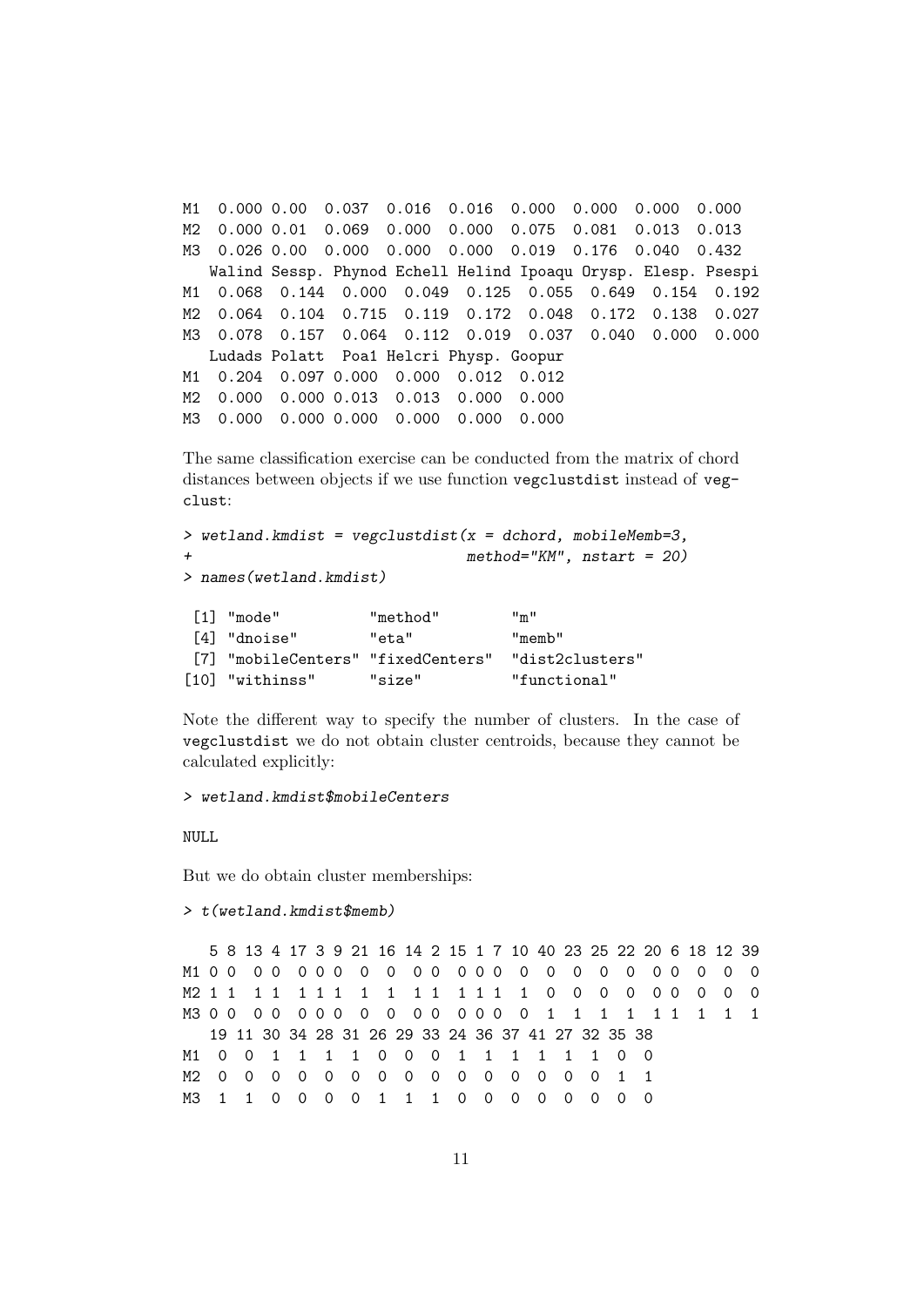Because we used the same resemblance space (although in different form) in our examples, both vegclust and vegclustdist should give the same result provided the algorithm has not been stuck in a relative optimum of the objective function. Although both functions return objects of class 'vegclust', we can identify whether calculations were done from dissimilarities or from rectangular matrices by inspecting the 'mode' element of the list:

## > wetland.km\$mode

[1] "raw"

#### > wetland.kmdist\$mode

[1] "dist"

In the following subsections we run vegclust using other clustering models, but the same examples could be made using vegclustdist.

## 3.1.2 The Fuzzy C-means model

Let us inspect the distance of each object to each cluster centroid:

```
> round(t(wetland.km$dist2clusters), dig=2)
```
5 8 13 4 17 3 9 21 16 14 2 15 M1 0.54 0.68 0.44 0.45 0.64 0.76 0.95 0.50 0.64 0.46 0.38 0.57 M2 1.05 1.10 1.09 1.14 1.11 1.22 1.23 1.09 1.09 1.10 1.12 1.19 M3 1.12 1.12 1.14 1.17 1.07 1.22 1.22 1.20 1.17 1.16 1.17 1.21 1 7 10 40 23 25 22 20 6 18 12 39 M1 0.47 0.72 0.87 1.11 0.92 0.86 0.73 1.11 1.15 1.19 1.16 1.12 M2 1.12 1.15 1.19 0.40 0.60 0.51 0.67 0.56 0.47 0.45 0.40 0.52 M3 1.21 1.18 1.23 1.09 1.07 1.12 1.03 1.15 1.06 1.12 1.12 1.06 19 11 30 34 28 31 26 29 33 24 36 37 M1 0.97 1.13 1.20 1.22 1.19 1.20 1.22 1.17 1.22 1.20 1.18 1.17 M2 0.44 0.64 1.16 1.20 1.15 1.19 0.81 0.78 0.49 1.04 0.90 1.15 M3 1.07 1.07 0.86 0.66 0.77 0.69 1.00 0.92 1.00 0.55 0.62 0.55 41 27 32 35 38 M1 0.99 1.22 1.17 0.80 0.68 M2 1.14 1.19 1.13 1.03 1.10 M3 0.56 0.78 0.73 0.95 0.99

For many objects the distance to the cluster where they have been assigned is much smaller than the distance to other clusters. However, for some objects (such as '22', '29' or '35') the distance to the closest cluster center does not differ much from the distance to second closest one. Are those latter objects well assigned? Should these objects have intermediate degrees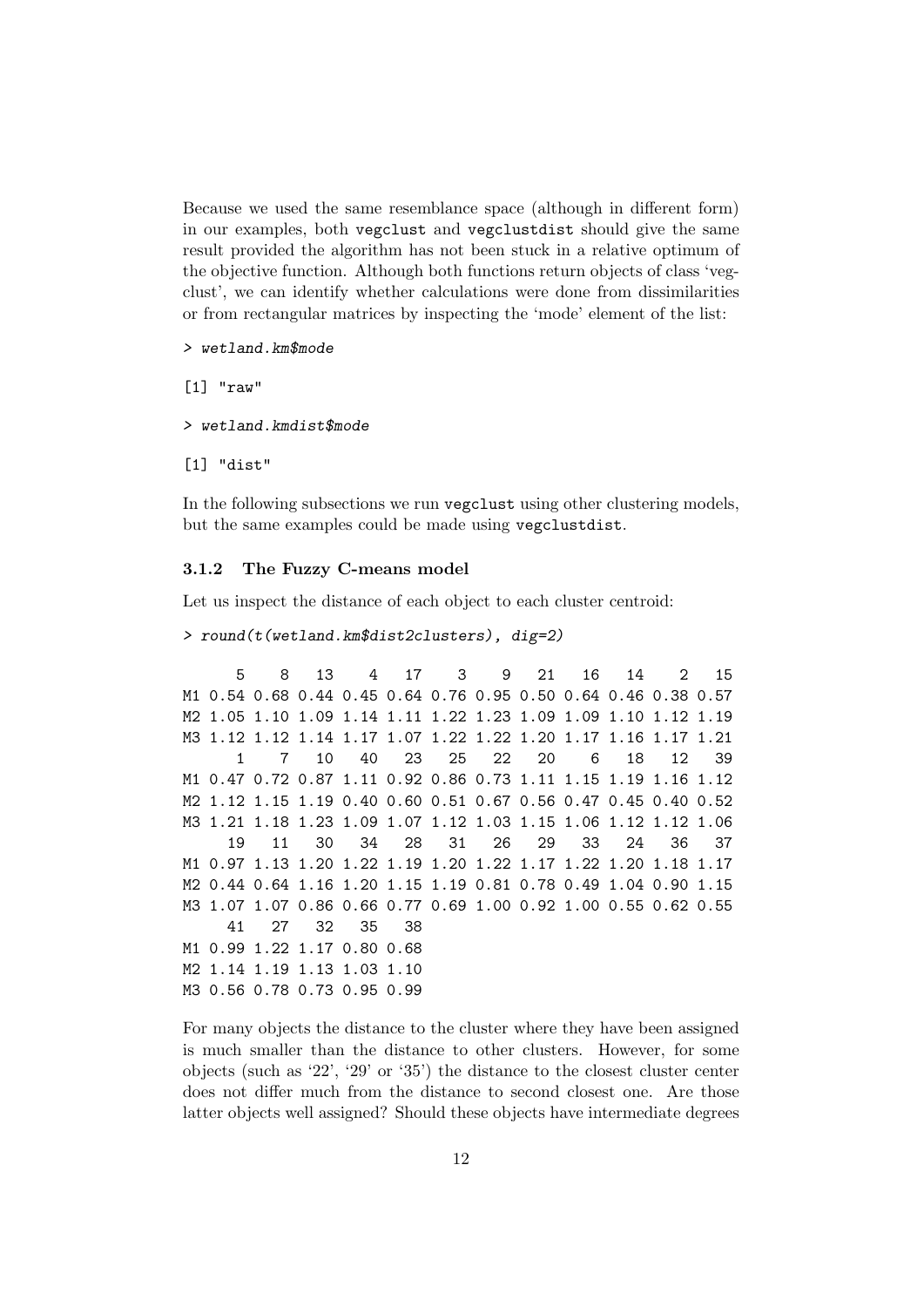of membership instead of picking one cluster arbitrarily? The Fuzzy Cmeans cluster model allows obtaining fuzzy memberships instead of crisp memberships:

```
> wetland.fcm = vegclust(x = wetlandchord, mobileCenters=3,
                         method="FCM", m=1.2, nstart=20)> round(t(wetland.fcm$memb), dig=3)
```
5 8 13 4 17 3 9 21 16 14 2 15 1 7 M1 0.001 0.007 0 0 0.004 0.009 0.070 0 0.004 0 0 0.001 0 0.011 M2 0.001 0.007 0 0 0.007 0.011 0.086 0 0.003 0 0 0.001 0 0.009 M3 0.998 0.985 1 1 0.990 0.981 0.844 1 0.993 1 1 0.999 1 0.981 10 40 23 25 22 20 6 18 12 39 19 11 30 M1 0.044 1 0.980 0.992 0.581 0.998 1 1 1 0.999 1 0.992 0.040 M2 0.036 0 0.004 0.001 0.014 0.001 0 0 0 0.001 0 0.005 0.928 M3 0.920 0 0.016 0.007 0.405 0.001 0 0 0 0.000 0 0.003 0.031 34 28 31 26 29 33 24 36 37 41 M1 0.002 0.016 0.003 0.841 0.742 0.999 0.002 0.020 0.001 0.001 M2 0.996 0.971 0.993 0.141 0.241 0.001 0.998 0.978 0.999 0.995 M3 0.002 0.013 0.003 0.017 0.017 0.000 0.000 0.001 0.001 0.004 27 32 35 38 M1 0.015 0.011 0.057 0.006 M2 0.973 0.980 0.160 0.024 M3 0.012 0.008 0.783 0.970

A comparison of these memberships with the distance to the clusters shown before will reveal that intermediate objects obtain fuzzier membership values than other objects.

Although FCM is theoretically a better model than KM for vegetation classification, vegetation scientists are normally interested in crisp assignments. Function defuzzify allows turning a fuzzy membership matrix into a crisp one:

```
> groups = defuzzify(wetland.fcm)$cluster
> groups
  5 8 13 4 17 3 9 21 16 14 2 15 1
"M3" "M3" "M3" "M3" "M3" "M3" "M3" "M3" "M3" "M3" "M3" "M3" "M3"
  7 10 40 23 25 22 20 6 18 12 39 19 11
"M3" "M3" "M1" "M1" "M1" "M1" "M1" "M1" "M1" "M1" "M1" "M1" "M1"
 30 34 28 31 26 29 33 24 36 37 41 27 32
"M2" "M2" "M2" "M2" "M1" "M1" "M1" "M2" "M2" "M2" "M2" "M2" "M2"
 35 38
"M3" "M3"
> table(groups)
```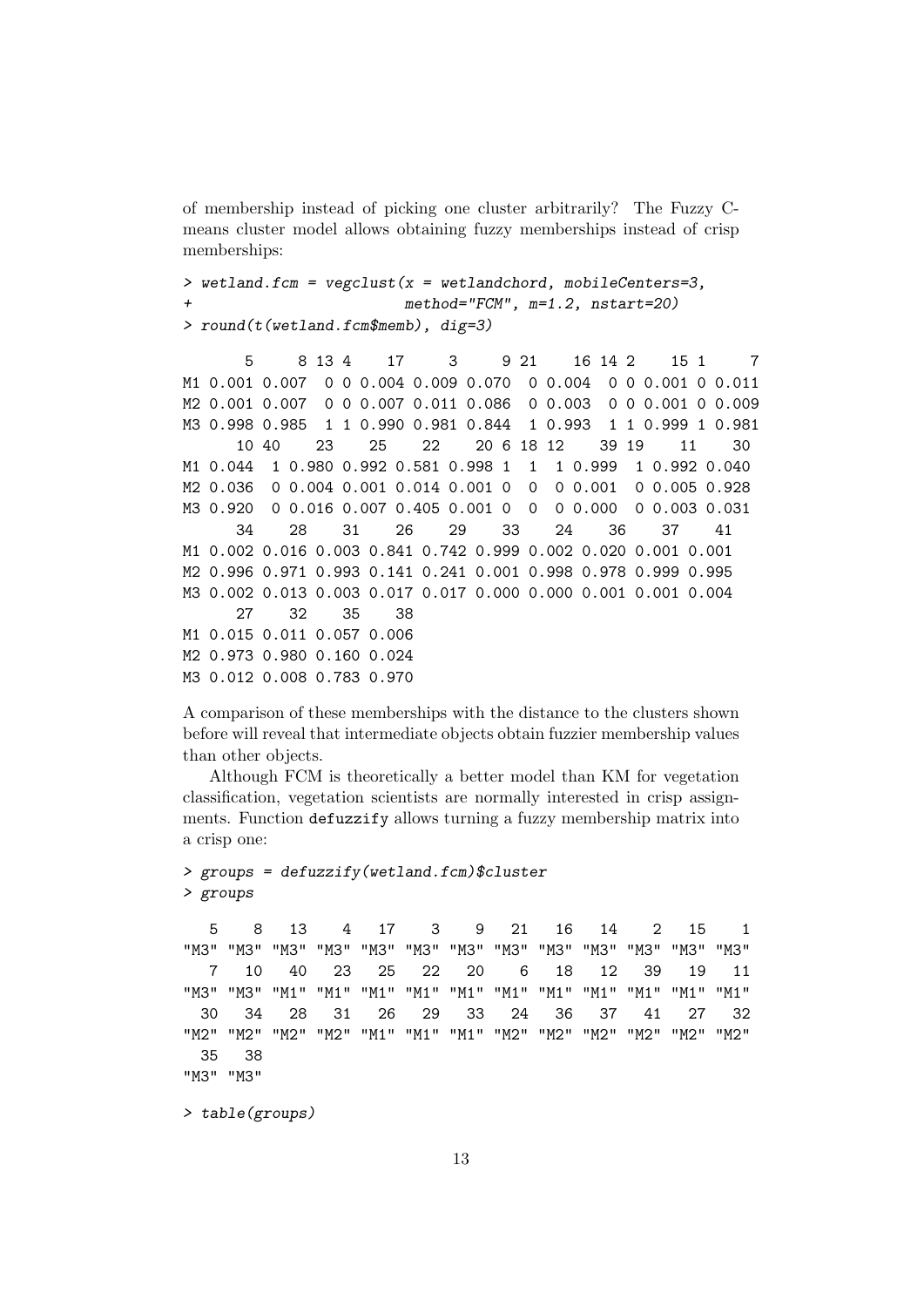```
groups
M1 M2 M3
14 10 17
```
Another way of defuzzifying the membership matrix is by setting a threshold of minimum fuzzy membership:

```
> groups = defuzzify(wetland.fcm, method = "cut", alpha = 0.8)$cluster
> groups
  5 8 13 4 17 3 9 21 16 14 2 15 1
"M3" "M3" "M3" "M3" "M3" "M3" "M3" "M3" "M3" "M3" "M3" "M3" "M3"
  7 10 40 23 25 22 20 6 18 12 39 19 11
"M3" "M3" "M1" "M1" "M1" NA "M1" "M1" "M1" "M1" "M1" "M1" "M1"
 30 34 28 31 26 29 33 24 36 37 41 27 32
"M2" "M2" "M2" "M2" "M1" NA "M1" "M2" "M2" "M2" "M2" "M2" "M2"
 35 38
 NA "M3"
> table(groups, useNA = "always")
groups
 M1 M2 M3 <NA>
 12 10 16 3
```
With this second defuzzification approach intermediate objects are left unclassified (indicated as NA's). It is important to realize that FCM fuzzy membership values depend on the fuzziness exponent  $m$ . In fact, if we run FCM with a very large  $m$  value we will obtain uninformative results:

```
> wetland.fcm2 = vegclust(x = wetlandchord, mobileCenters=3,+ method="FCM", m=10, nstart=20)
> round(t(wetland.fcm2$memb), dig=3)
```
5 8 13 4 17 3 9 21 16 14 M1 0.333 0.333 0.333 0.333 0.333 0.333 0.333 0.333 0.333 0.333 M2 0.334 0.334 0.335 0.335 0.334 0.334 0.334 0.334 0.334 0.334 M3 0.333 0.333 0.333 0.333 0.333 0.333 0.333 0.333 0.333 0.333 2 15 1 7 10 40 23 25 22 20 M1 0.333 0.333 0.333 0.333 0.333 0.334 0.334 0.333 0.333 0.334 M2 0.335 0.334 0.334 0.334 0.334 0.333 0.333 0.333 0.334 0.333 M3 0.333 0.333 0.333 0.333 0.333 0.334 0.333 0.333 0.333 0.334 6 18 12 39 19 11 30 34 28 31 M1 0.334 0.334 0.334 0.334 0.334 0.334 0.333 0.334 0.333 0.334 M2 0.332 0.332 0.332 0.332 0.333 0.333 0.333 0.333 0.333 0.333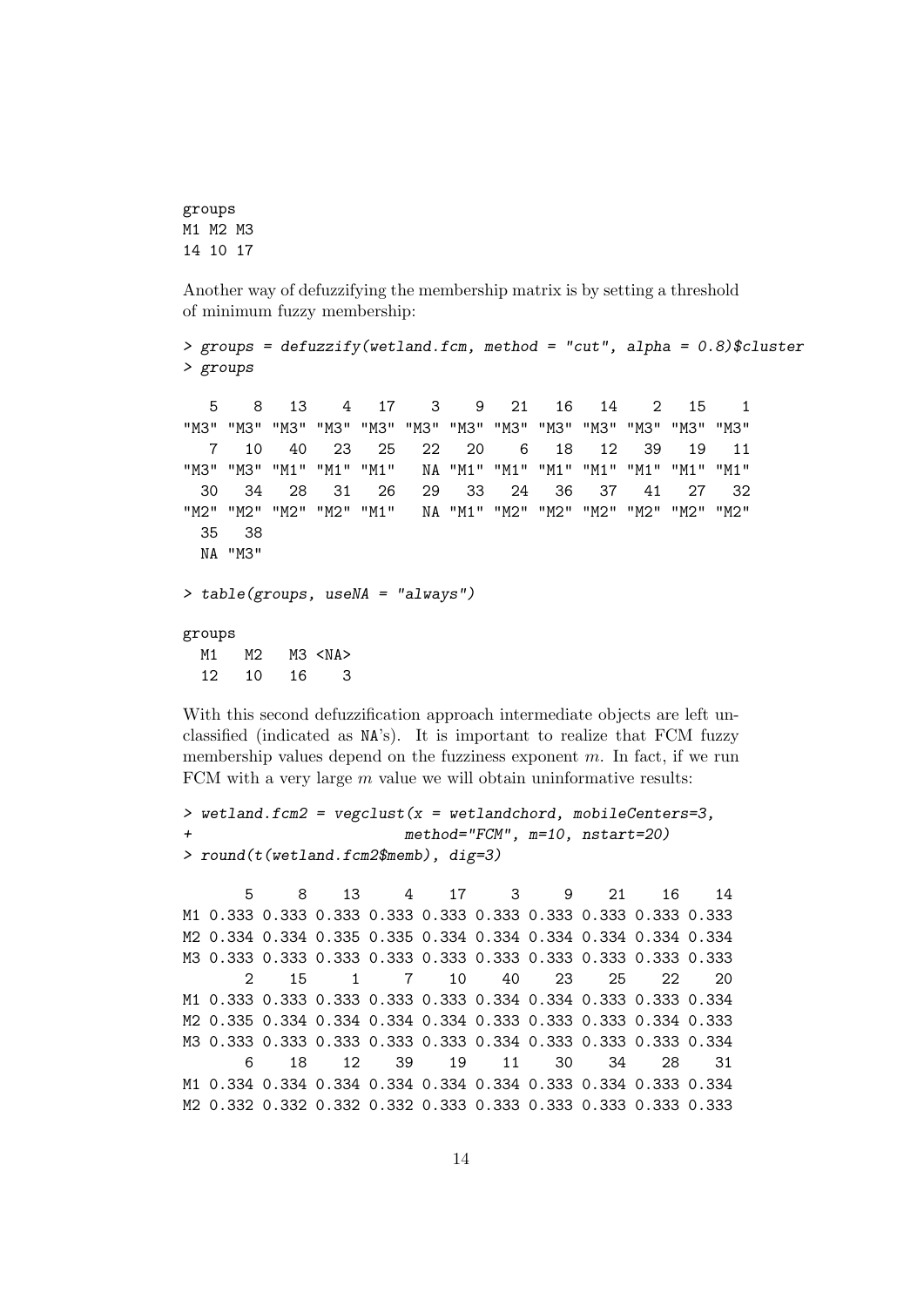M3 0.334 0.334 0.334 0.334 0.334 0.334 0.333 0.333 0.333 0.333 26 29 33 24 36 37 41 27 32 35 M1 0.334 0.334 0.334 0.334 0.334 0.334 0.333 0.333 0.334 0.333 M2 0.333 0.333 0.332 0.333 0.333 0.333 0.333 0.333 0.333 0.334 M3 0.334 0.334 0.334 0.334 0.334 0.333 0.333 0.333 0.333 0.333 38 M1 0.333 M2 0.334 M3 0.333

#### 3.1.3 The Noise clustering model

In the previous two models, all objects were assigned, either completely to one cluster or dividing their membership among clusters (in other words, we stuck ourselves to the partition restriction). This may be appropriate in general, but it may cause problems if some plant assemblages describe rare species assemblages. These plant communities should better be classified as 'outliers' and should not influence the prototypes. In the noise clustering (NC) model we allow outlier objects to be excluded from the classification:

```
> wetland.nc = vegclust(x = wetlandchord, mobileCenters=3,
+ method="NC", m=1.2, dnoise=0.8, nstart=20)
> round(t(wetland.nc$memb), dig=2)
```
5 8 13 4 17 3 9 21 16 14 2 15 1 7 10 M1 0.00 0.00 0 0 0.00 0.01 0.01 0 0.00 0.00 0 0.00 0 0.01 0.01 M2 0.00 0.00 0 0 0.00 0.01 0.01 0 0.00 0.00 0 0.00 0 0.01 0.01 M3 0.99 0.85 1 1 0.93 0.41 0.08 1 0.86 0.99 1 0.93 1 0.49 0.12 N 0.01 0.14 0 0 0.07 0.58 0.90 0 0.13 0.01 0 0.07 0 0.49 0.86 40 23 25 22 20 6 18 12 39 19 11 30 34 28 31 M1 1 0.93 0.98 0.39 0.98 1 1 1 0.99 1 0.93 0.01 0.00 0.02 0.00 M2 0 0.00 0.00 0.00 0.00 0 0 0 0.00 0 0.00 0.07 0.98 0.08 0.98 M3 0 0.01 0.01 0.50 0.00 0 0 0 0.00 0 0.00 0.01 0.00 0.01 0.00 N 0 0.06 0.01 0.11 0.02 0 0 0 0.01 0 0.06 0.90 0.02 0.89 0.02 26 29 33 24 36 37 41 27 32 35 38 M1 0.28 0.34 0.99 0 0 0 0.00 0.01 0.02 0.03 0.00 M2 0.03 0.08 0.00 1 1 1 0.93 0.05 0.11 0.02 0.00 M3 0.01 0.01 0.00 0 0 0 0.01 0.01 0.01 0.48 0.90 N 0.68 0.58 0.01 0 0 0 0.06 0.92 0.85 0.47 0.09

As with FCM, some objects have intermediate memberships. In addition, there are some objects with high membership to the Noise class, which indicates that they are distant from all 'true' cluster centers. These objects can be considered 'outliers' and are left unclassified: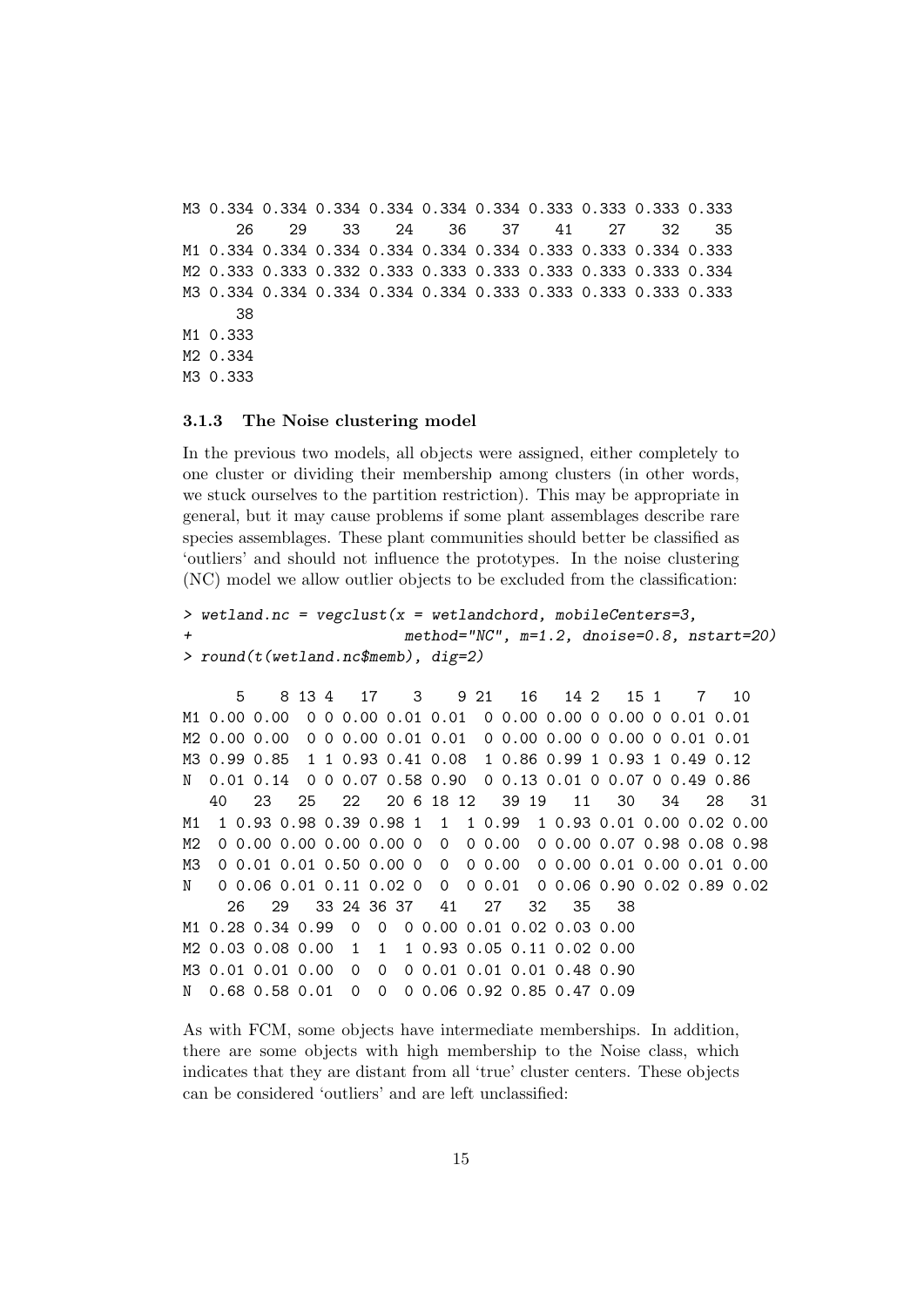```
> groups = defuzzify(wetland.nc)$cluster
> groups
  5 8 13 4 17 3 9 21 16 14 2 15 1
"M3" "M3" "M3" "M3" "M3" "N" "N" "M3" "M3" "M3" "M3" "M3" "M3"
  7 10 40 23 25 22 20 6 18 12 39 19 11
 "N" "N" "M1" "M1" "M1" "M3" "M1" "M1" "M1" "M1" "M1" "M1" "M1"
 30 34 28 31 26 29 33 24 36 37 41 27 32
"N" "M2" "N" "M2" "N" "N" "M1" "M2" "M2" "M2" "M2" "N" "N"
 35 38
"M3" "M3"
> table(groups)
groups
M1 M2 M3 N
11 6 14 10
```
Note that we can defuzzify the membership matrix using a threshold, as before, and determine both intermediates ('N') and outliers ('NA'):

```
> groups = defuzzify(wetland.nc, method="cut", alpha=0.8)$cluster
> groups
  5 8 13 4 17 3 9 21 16 14 2 15 1
"M3" "M3" "M3" "M3" "M3" NA "N" "M3" "M3" "M3" "M3" "M3" "M3"
  7 10 40 23 25 22 20 6 18 12 39 19 11
 NA "N" "M1" "M1" "M1" NA "M1" "M1" "M1" "M1" "M1" "M1" "M1"
 30 34 28 31 26 29 33 24 36 37 41 27 32
 "N" "M2" "N" "M2" NA NA "M1" "M2" "M2" "M2" "M2" "N" "N"
 35 38
 NA "M3"
> table(groups, useNA = "always")
groups
 M1 M2 M3 N <NA>
 11 6 12 6 6
```
In vegetation classification, distinguishing between an intermediate or an outlier will not be clearcut. Nevertheless, the distinction may be useful in practice because outlier objects may relate to vegetation patterns that exist in the study area but happen to be underrepresented in the sample. That is, outlier plant communities may be rare for the given vegetation data set only, in the sense that if new data is added they would belong to a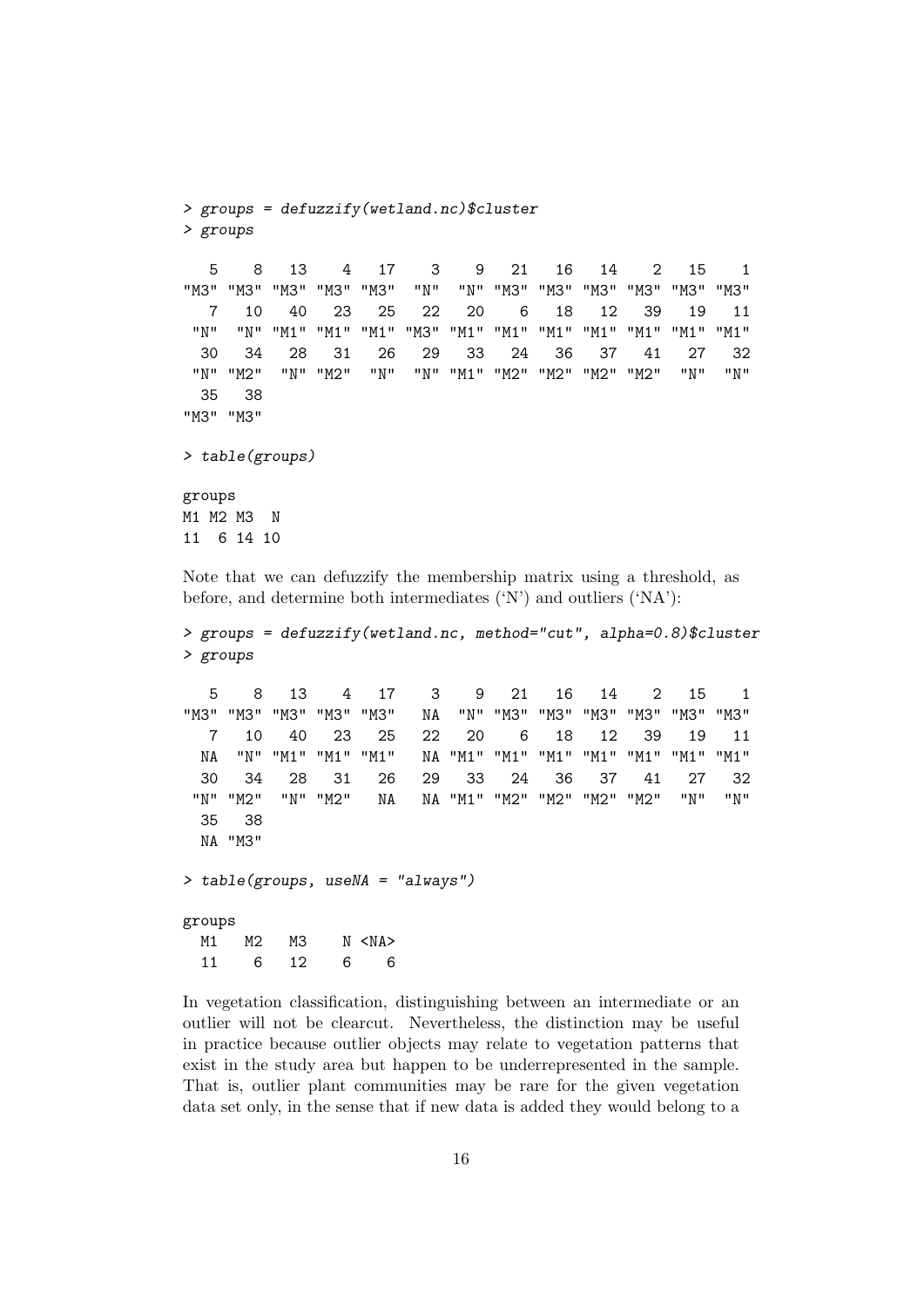vegetation type. Alternatively, they may represent rare species assemblages for the study area. Distinguishing between one case or the other cannot be done without collecting more data [Wiser and De Cáceres, 2012].

An advantage of the NC model over FCM or KM is that 'outliers' do not influence the cluster centers. As a result, the cluster centers are more separated from each other than in the previous models. Compare the following distance matrices between cluster centers:

## > dist(wetland.km\$mobileCenters)

M1 M2 M2 0.9248370 M3 0.9567205 0.8997438 > dist(wetland.fcm\$mobileCenters) M1 M2 M2 0.8852461 M3 0.9280613 0.9387273 > dist(wetland.nc\$mobileCenters) M1 M2 M2 1.0102623 M3 0.9735367 1.0666598

However, this particular advantage is also obtained (in partitive methods) if medoids are used as prototypes instead of centroids (see below).

## 3.1.4 Medoid-based clustering

All the examples that we have shown so far could be repeated using medoids as cluster prototypes instead of centroids. For example, with the K-medoids (the K-means analogue) would be:

```
> wetland.kmdd = vegclust(x = wetlandchord, mobileCenters=3,
+ method="KMdd", nstart=20)
> t(wetland.kmdd$memb)
  5 8 13 4 17 3 9 21 16 14 2 15 1 7 10 40 23 25 22 20 6 18 12 39
M1 0 0 0 0 0 0 0 0 0 0 0 0 0 0 0 0 0 0 0 0 0 0 0 0
M2 1 1 1 1 1 1 1 1 1 1 1 1 1 1 1 0 0 0 1 0 0 0 0 0
M3 0 0 0 0 0 0 0 0 0 0 0 0 0 0 0 1 1 1 0 1 1 1 1 1
  19 11 30 34 28 31 26 29 33 24 36 37 41 27 32 35 38
M1 0 0 1 1 1 1 0 0 0 1 1 1 1 1 1 0 0
M2 0 0 0 0 0 0 0 0 0 0 0 0 0 0 0 1 1
M3 1 1 0 0 0 0 1 1 1 0 0 0 0 0 0 0 0
```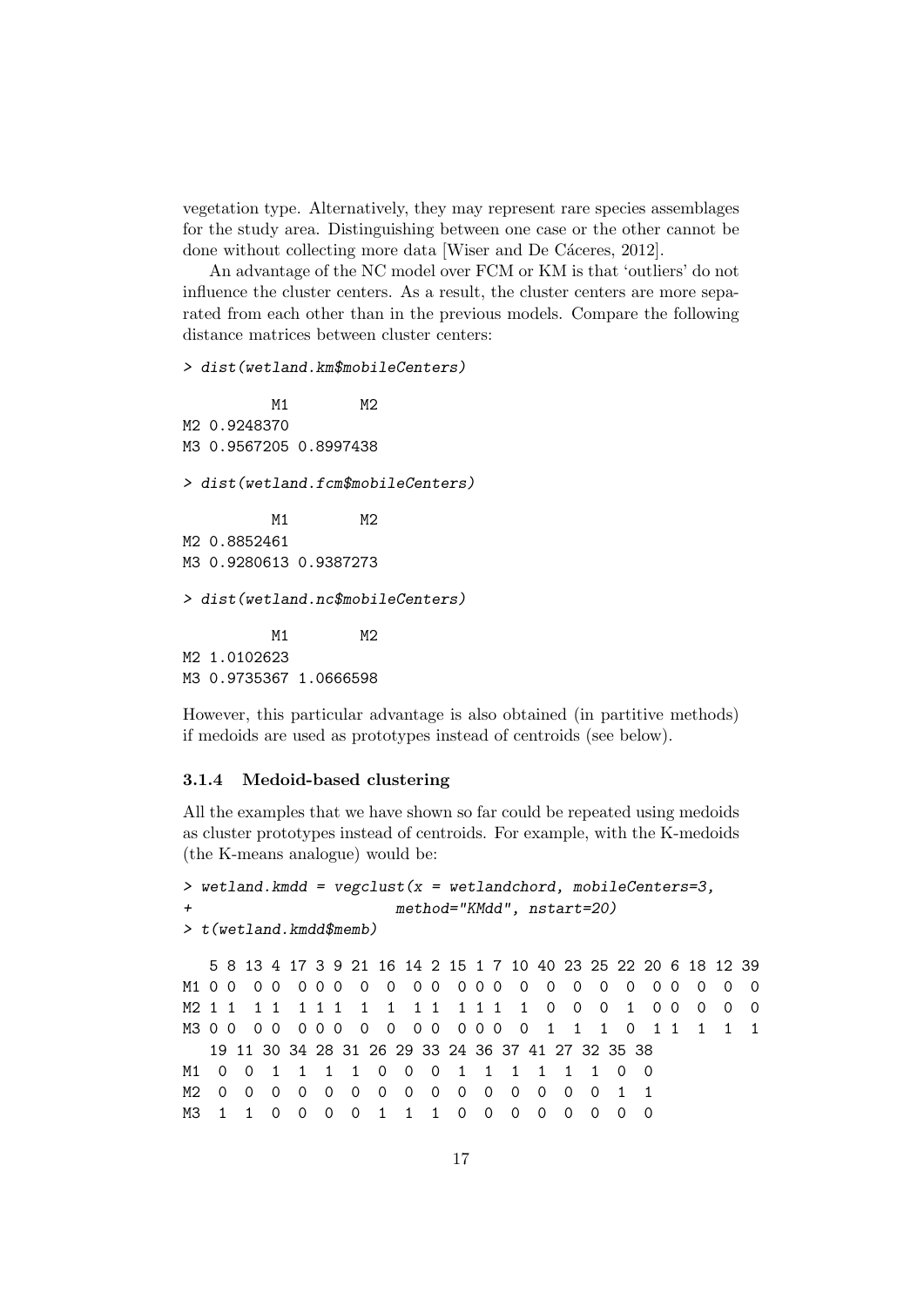When ran using a site-by-species matrix as input, vegclust returns the coordinates of medoids as the cluster centers:

#### > round(wetland.kmdd\$mobileCenters, dig=3)

Abefic Merhed Alyvag Pancam Abemos Melcor Ludoct Eupvac Echpas M1 0 0 0 0.258 0 0.258 0 0.258 0 M2 0 0 0 0.000 0 0.183 0 0.000 0 M3 0 0 0 0.000 0 0.177 0 0.000 0 Passcr Poa2 Carhal Dendio Casobt Aesind Cyprot Ipocop Cynarc M1 0.258 0 0.000 0 0 0 0 0 0.775 M2 0.000 0 0.000 0 0 0 0 0 0 0.000 M3 0.000 0 0.177 0 0 0 0 0 0.000 Walind Sessp. Phynod Echell Helind Ipoaqu Orysp. Elesp. Psespi M1 0 0.258 0.258 0.000 0.000 0.000 0.000 0.000 0.000 M2 0 0.000 0.000 0.000 0.000 0.000 0.913 0.183 0.183 M3 0 0.000 0.884 0.177 0.177 0.177 0.000 0.177 0.177 Ludads Polatt Poa1 Helcri Physp. Goopur M1 0.000 0.000 0 0 0 0 0 M2 0.183 0.183 0 0 0 0 0 M3 0.000 0.000 0 0 0 0 0

However, when using site-by-site dissimilarity matrices as input for vegclustdist, the indices of objects are returned instead:

```
> wetland.kmdd = vegclustdist(x = dchord, mobileMemb=3,
+ method="KMdd", nstart=20)
> wetland.kmdd$mobileCenters
```
[1] 23 34 11

## 3.2 Supervised classification: as.vegclust and vegclass

Vegetation types are meant to be used. For example, a new area may be surveyed and a map of vegetation types may be needed. Here we simulate the process of assigning new observations to a vegetation classification created a priori. In order to simulate this two-step process, we split our example data set into two matrices, one with the 31 objects whose group classification will be known a priori and the other with the 10 objects whose classification is to be studied:

 $>$  wetland.31 = wetlandchord $[1:31,]$  $>$  wetland.31 = wetland.31[, colSums(wetland.31) $>0$ ] > dim(wetland.31) [1] 31 27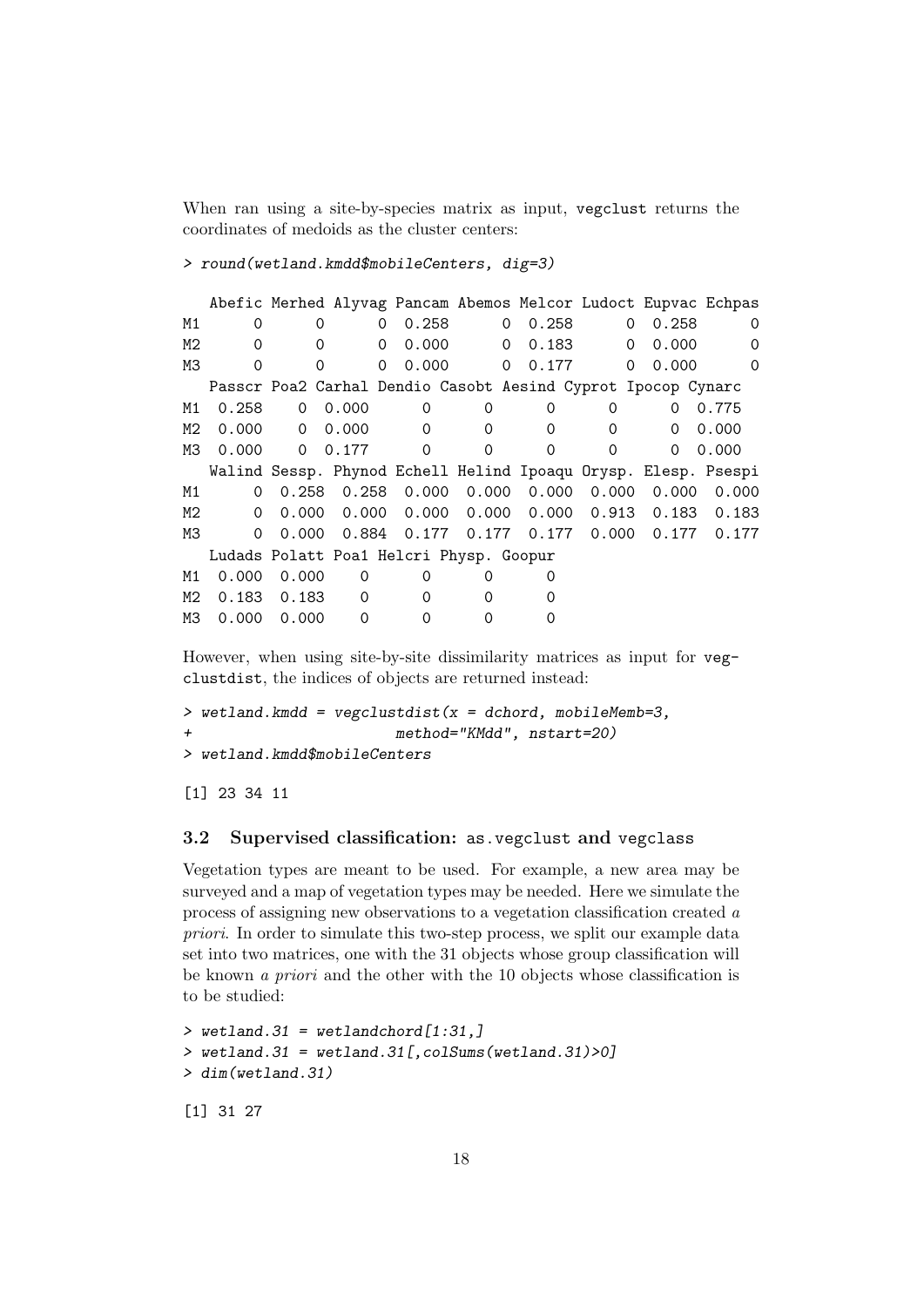```
> wetland.10 = wetlandchord[-(1:31),]
> wetland.10 = wetland.10[, colSums(wetland.10)>0]
> dim(wetland.10)
```
[1] 10 22

As initial classification, we simply take the two groups resulting from a Kmeans analysis (using function kmeans from the stats package) on the first data set:

```
> groups = kmeans(wetland.31, 2)$cluster
> groups
5 8 13 4 17 3 9 21 16 14 2 15 1 7 10 40 23 25 22 20 6 18
1 1 1 1 1 1 1 1 1 1 1 1 1 1 1 2 2 2 2 2 2 2
12 39 19 11 30 34 28 31 26
2 2 2 2 2 2 2 2 2
```
The idea is to know whether the ten objects of the second data set may be assigned to the vegetation types defined using the first data set. Because our initial classification was not obtained using vegclust, we need to transform the input classification of 31 objects into an object of class 'vegclust'. This is done using function as.vegclust:

> wetland.31.km = as.vegclust(wetland.31, groups)

Note that we did not specify the clustering model for our 'vegclust' object. By default, the clustering method is K-means (KM):

> wetland.31.km\$method

[1] "KM"

In this case, this matches the way we obtained our initial classification. In general, however, we may have a classification obtained following an informal (or unknown) procedure, and we will choose the clustering model according to our preferences for assignments. Once we have our object 'vegclust' we can use function vegclass to assign the second set of observations according to the membership rule of the k-means cluster model:

> wetland.10.km = vegclass(wetland.31.km, wetland.10) > defuzzify(wetland.10.km)\$cluster 29 33 24 36 37 41 27 32 35 38 "2" "2" "2" "2" "2" "2" "2" "2" "1" "1"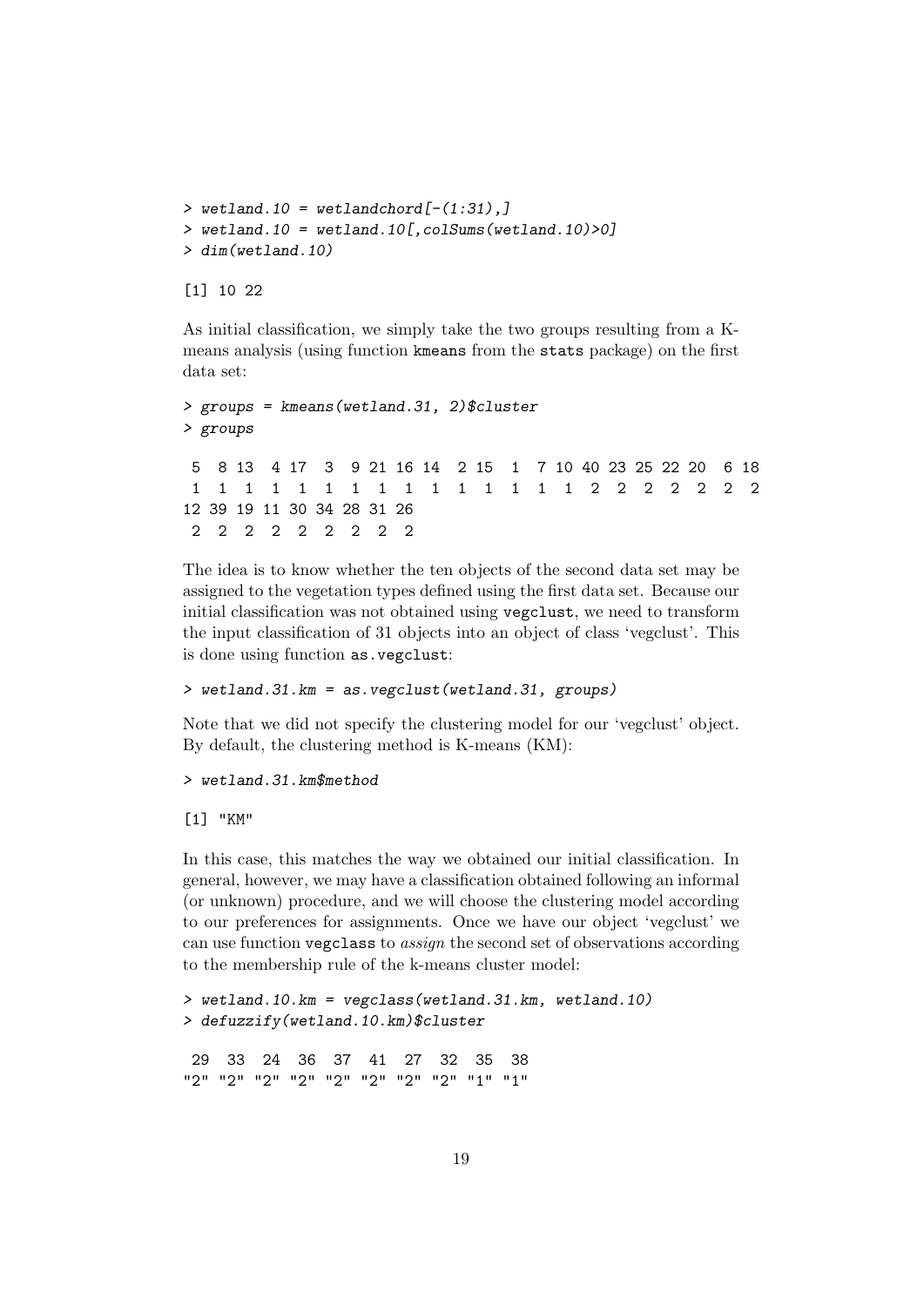Note that all the objects of the second set were assigned to the nearest cluster. What if we want to detect which objects should better form a new vegetation type? In that is case, we may do better by using noise clustering. We can choose for example the hard noise clustering (HNC) model:

```
> wetland.31.nc = as.vegclust(wetland.31, groups, method="HNC",
+ dnoise = 0.8)
> wetland.10.nc = vegclass(wetland.31.nc, wetland.10)
> defuzzify(wetland.10.nc)$cluster
    29 33 24 36 37 41 27 32 35 38
"2" "2" "N" "2" "N" "N" "N" "N" "N" "1"
```
An additional parameter is needed: the distance to the noise class 'dnoise',  $\delta$ . This can be set either conventionally (depending on the level of abstraction of vegetation types) or relying on the variance of the original clusters. The results of the noise clustering model show that several of the ten objects are assigned to the noise class  $(Y)$ , which indicates that some of them could be used to define a new cluster.

## 3.3 Extending vegetation classifications

Vegetation classifications are dynamic entities, in the sense that they may be modified or extended as new surveys are conducted (or in general, when new data becomes available) [De Cáceres et al., 2010, Wiser and De Cáceres, 2012]. The idea here is to preserve the two prototypes of the initial classification and let vegclust to define a new vegetation type. We first calculate the centroids of the initial classification in the resemblance space of all species (although we use object wetlandchord, one will normally use function conformveg to merge the resemblance space of two data sets):

```
> fixed = clustcentroid(wetlandchord[1:length(groups),], groups)
```
And now we are ready to call vegclust:

```
> wetland.nc = vegclust(wetlandchord, mobileCenters=1,
+ fixedCenters = fixed,
+ method = wetland.31.nc$method,
+ dnoise=wetland.31.nc$dnoise, nstart=10)
> defuzzify(wetland.nc)$cluster
```
5 8 13 4 17 3 9 21 16 14 2 15 1 "F2" "F2" "F2" "F2" "F2" "F2" "N" "F2" "F2" "F2" "F2" "F2" "F2" 7 10 40 23 25 22 20 6 18 12 39 19 11 "F2" "N" "F3" "F3" "F3" "F3" "F3" "F3" "F3" "F3" "F3" "F3" "F3" 30 34 28 31 26 29 33 24 36 37 41 27 32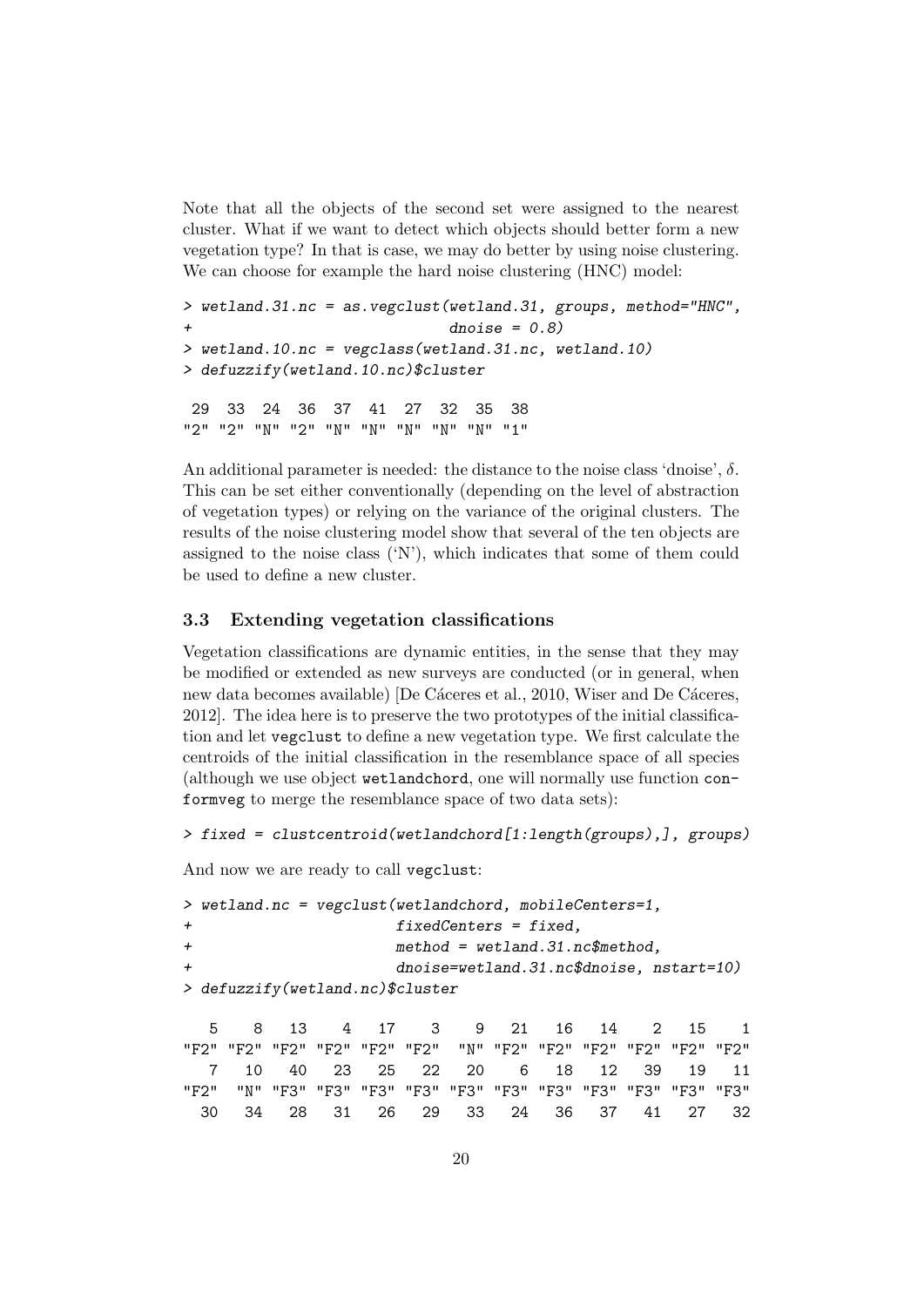```
"N" "M1" "N" "M1" "F3" "F3" "F3" "M1" "M1" "M1" "M1" "N" "N"
 35 38
"N" "F2"
```
Here, function vegclust has renamed the original clusters as 'F2' and 'F3', while the new one is named 'M1'. Note that some of the objects in the first data set may have been reassigned differently (to a different cluster or to the Noise class). While the centroids of the original classification are preserved, the membership of particular objects may change because the clustering model is not the original one. If the new memberships were strikingly different, one could decide to start the three group classification from scratch.

Instead of relying on the Noise clustering model, we could have chosen to use the K-means model to extend the classification:

```
> wetland.km = vegclust(wetlandchord, mobileCenters=1,
+ fixedCenters = fixed,
+ method = "KM",
+ nstart=10)
> defuzzify(wetland.km)$cluster
```
5 8 13 4 17 3 9 21 16 14 2 15 1 "F2" "F2" "F2" "F2" "F2" "F2" "F2" "F2" "F2" "F2" "F2" "F2" "F2" 7 10 40 23 25 22 20 6 18 12 39 19 11 "F2" "F2" "F3" "F3" "F3" "F3" "F3" "F3" "F3" "F3" "F3" "F3" "F3" 30 34 28 31 26 29 33 24 36 37 41 27 32 "M1" "M1" "M1" "M1" "F3" "F3" "F3" "M1" "M1" "M1" "M1" "M1" "M1" 35 38 "F2" "F2"

This avoids having objects in the Noise class. However, note that the noise clustering model allows objects in the Noise to be classified later on when new data becomes available, instead of forcing them to belong to one cluster or the other (i.e. the partition restriction).

## 4 Cluster characterization

In this section we show how to use a set of auxiliary functions that allow extracting cluster properties from an input classification. In all examples we will use this *a priori* classification of our data set:

```
> groups = c(rep(1, 17), rep(2, 14), rep(3,10))
```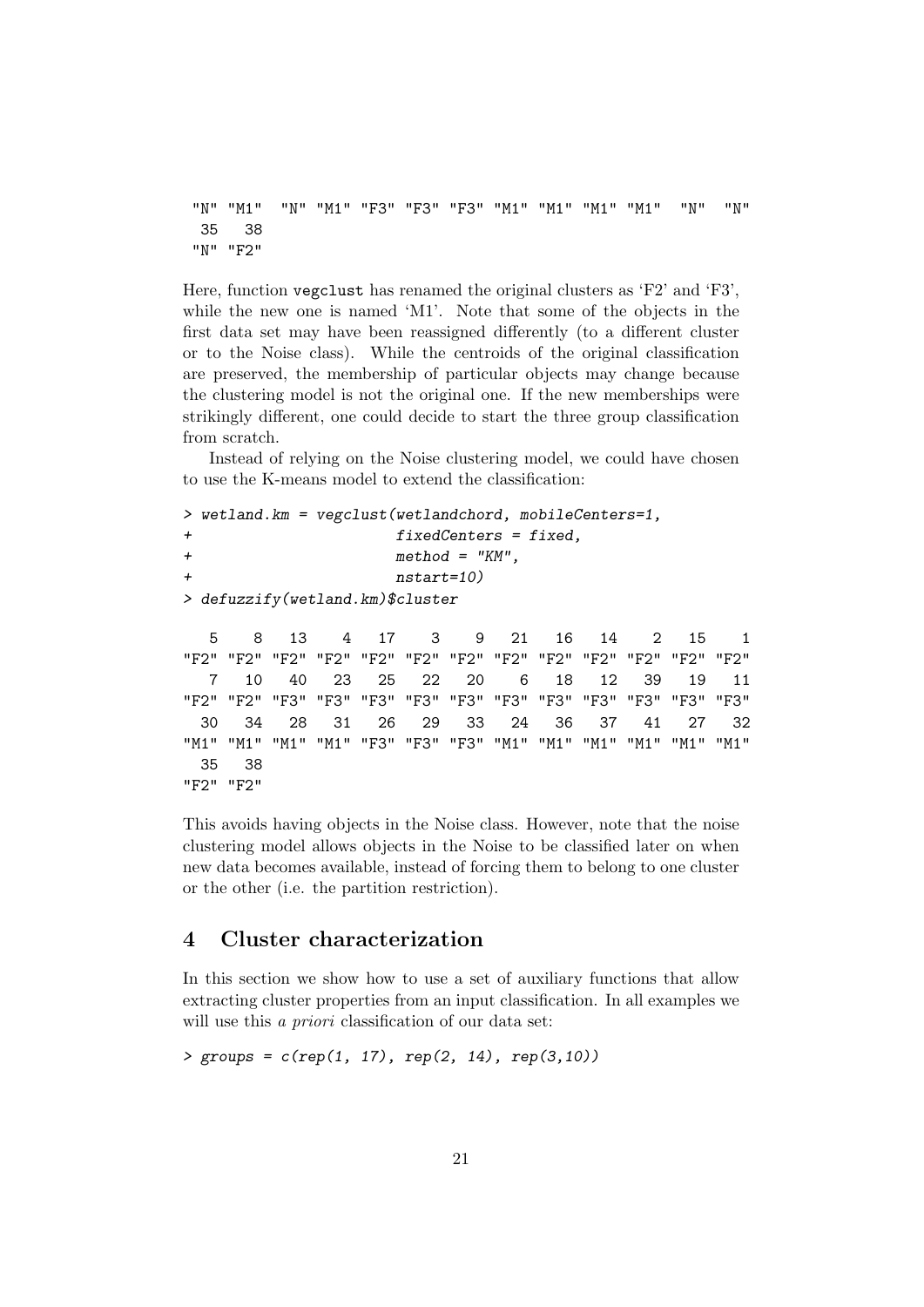#### 4.1 Cluster prototypes: clustcentroid and clustmedoid

Functions clustcentroid and clustmedoid allow calculating the cluster centers (i.e. prototypes) corresponding to an input classification structure, which can be specified using either a cluster vector or a membership matrix.

For example, with clustcentroid we can calculate the coordinates of the centroids of the initial groups using eq. 1:

```
> centroids = clustcentroid(wetlandchord, groups)
> round(centroids, dig=3)
```

```
Abefic Merhed Alyvag Pancam Abemos Melcor Ludoct Eupvac Echpas
1 0.000 0.000 0.009 0.009 0.000 0.054 0.000 0.020 0.031
2 0.013 0.015 0.036 0.088 0.000 0.178 0.000 0.090 0.116
3 0.000 0.047 0.000 0.371 0.036 0.253 0.019 0.182 0.061
 Passcr Poa2 Carhal Dendio Casobt Aesind Cyprot Ipocop Cynarc
1 0.000 0.00 0.064 0.000 0.016 0.009 0.000 0.000 0.000
2 0.000 0.01 0.036 0.000 0.000 0.064 0.179 0.028 0.106
3 0.026 0.00 0.000 0.027 0.000 0.019 0.039 0.018 0.301
 Walind Sessp. Phynod Echell Helind Ipoaqu Orysp. Elesp. Psespi
1 0.068 0.144 0.090 0.022 0.112 0.055 0.609 0.164 0.192
2 0.055 0.117 0.506 0.119 0.138 0.048 0.126 0.125 0.027
3 0.090 0.138 0.204 0.158 0.090 0.037 0.172 0.000 0.000
 Ludads Polatt Poa1 Helcri Physp. Goopur
1 0.204 0.097 0.000 0.000 0.00 0.00
2 0.000 0.000 0.013 0.013 0.00 0.00
3 0.000 0.000 0.000 0.000 0.02 0.02
```
As medoids are prototypes that are chosen among the objects to be classified, function clustmedoid does not return coordinates but the indices of objects. The following code uses eq. 3 to determine the medoids of each cluster:

```
> medoids = clustmedoid(wetlandchord, groups)
> medoids
2 12 41
11 23 37
```
The value returned by function medoid is a vector of indices with the corresponding object names (which are numbers in this particular case). If the classification structure is a fuzzy membership matrix, the cluster centroids or medoids are determined using eqs. 2 and 4, respectively.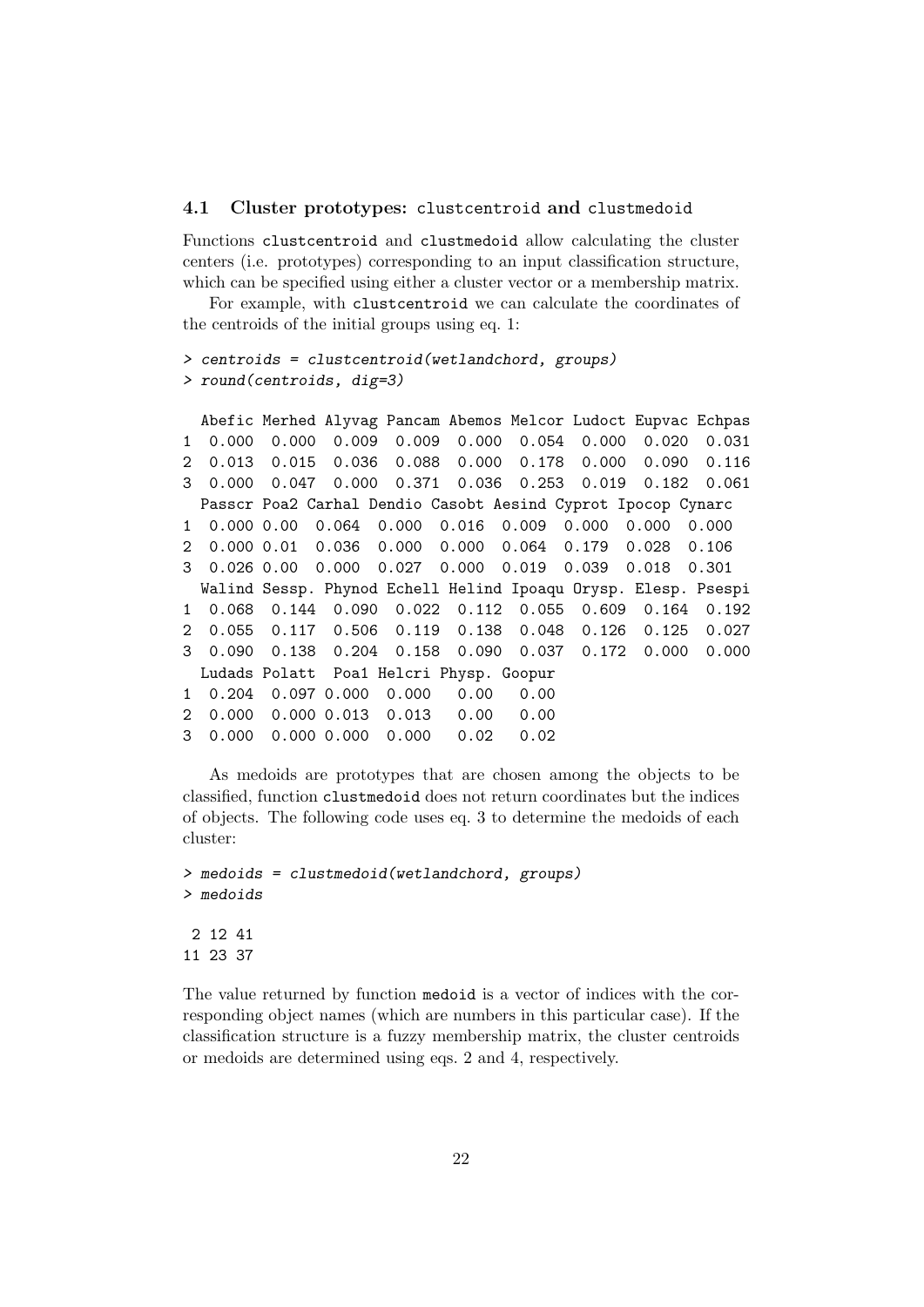## 4.2 Cluster internal variability: clustvar

Vegetation types may differ in the amount of variability. Function clustvar allows determining the amount of compositional variation (i.e. beta diversity) observed among the sites of sites belonging to each cluster in a classification structure. For clusters whose prototype is a centroid, this is calculated as the mean of squared distances from each object of the group to the group centroid. For example, the variability for a given group  $i$  would be:

$$
Var(i) = \sum_{j=1}^{n_k} e_{ij}^2 / n_i
$$
\n(13)

Note that division is by  $n_i$  and not by  $(n_i-1)$ , which would give an unbiased sample estimate. Thus, the variances calculated in clustvar are population variances. For example, the variances of the three groups in our examples are:

> clustvar(wetlandchord, groups)

$$
\begin{array}{rr}\n & 1 \\
0.4554668 & 0.5466579 & 0.5293836\n\end{array}
$$

The reason why population values are produced, instead of sample estimates, is because it allows calculating the variance using fuzzy membership values as:

$$
Var(i) = \frac{\sum_{j=1}^{n} u_{ij}^{m} e_{ij}^{2}}{\sum_{j=1}^{n} u_{ij}^{m}}
$$
\n(14)

Cluster variances can also be obtained using distance or dissimilarity matrices. In this case, the variance for a given group is calculated as:

$$
Var(i) = \frac{1}{n_i^2} \sum_{k=1}^{n_i} \sum_{l=1}^{n_i} d_{kl}^2
$$
 (15)

Again, division by  $n_i(n_i - 1)$  instead of  $n_i^2$  would give an unbiased variance estimate. Because in our example the community data had been transformed using the chord transformation, the same variance values can be obtained using a distance matrix with chord distances:

> clustvar(dchord, groups)

```
1 2 3
0.4554668 0.5466579 0.5293836
```
Finally, if no classification structure is provided function clustvar will return the overall variance (beta diversity) of the data table:

> clustvar(wetlandchord)

[1] 0.6751038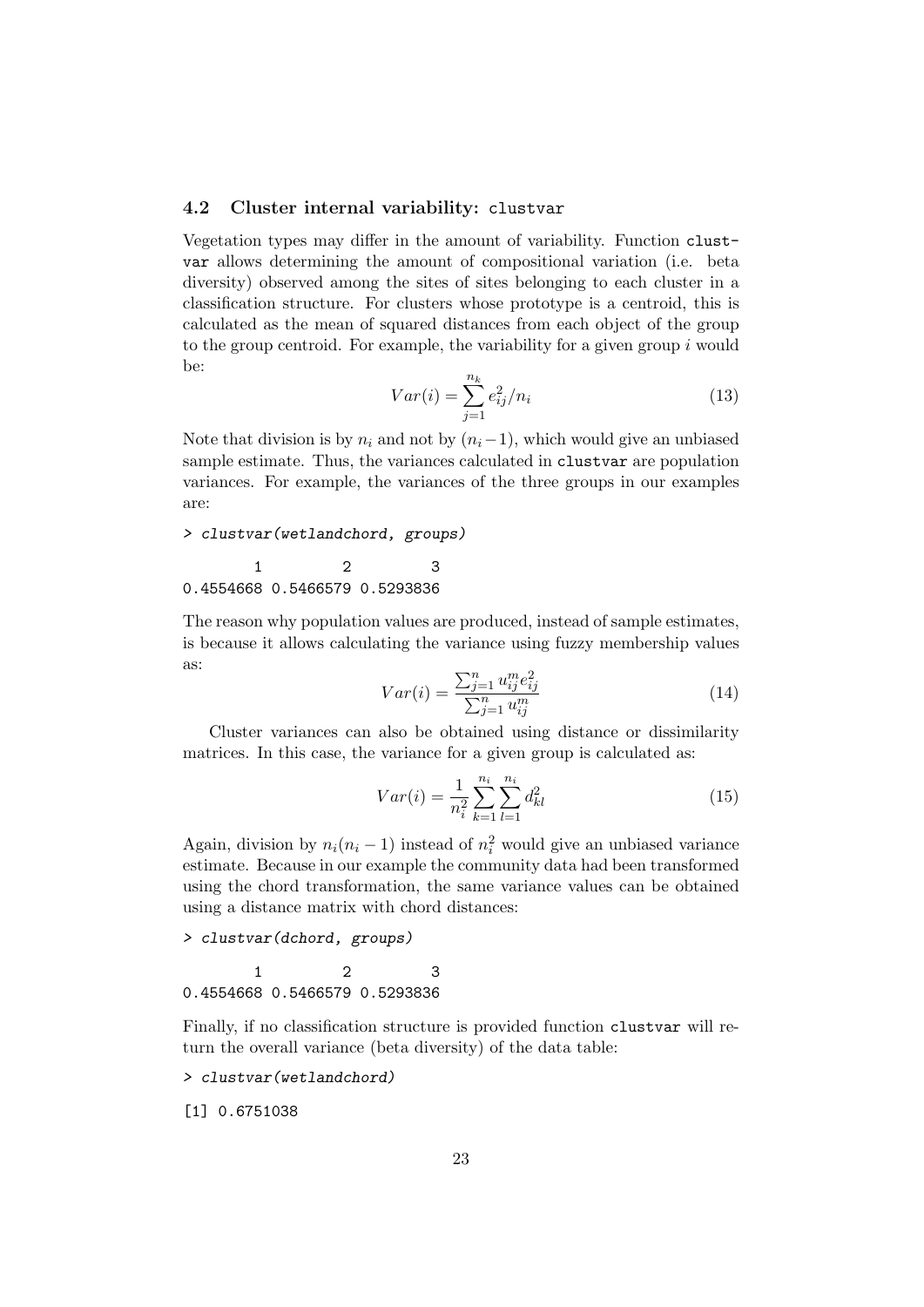## 4.3 Distance between clusters: interclustdist

Calculating distance between pairs of cluster prototypes is useful to determine which vegetation types are more similar and which are more distinct.When prototypes of vegetation types are chosen to be cluster medoids, then the resemblance between vegetation types can be defined as the resemblance between the corresponding medoids:

> as.dist(as.matrix(dchord)[medoids,medoids])

2 12 12 1.344006 41 1.093926 1.363297

In contrast, if prototypes of vegetation types are chosen to be cluster centroids, the distance between two vegetation types should be defined as the distance between the cluster centroids. Following our example, we can simply use function dist on the matrix of centroid coordinates:

> dist(centroids)

1 2 2 0.7624211 3 0.8004329 0.5298008

Alternatively, function interclustdist allows calculating the distance between pairs of centroids without having the coordinates of centroids themselves. Instead, the matrix of distances between objects is used. For example, if the distance between the centroids of groups  $i$  and  $j$  is desired, we can calculate the squared distance by:

$$
d^{2}(i,j) = \frac{\sum_{k=1}^{n} \sum_{l=1}^{n} u_{ik}^{m} u_{jl}^{m} d_{kl}^{2}}{\sum_{k=1}^{n} u_{ik}^{m} \sum_{l=1}^{n} u_{jl}^{m}} - Var(i) - Var(j)
$$
(16)

Using equation 16 in our example would be:

> interclustdist(dchord,groups)

1 2 2 0.7624211 3 0.8004329 0.5298008

## 4.4 Constancy classes: clustconst

One way of characterizing a vegetation type is by examining the how frequently each species occurs in vegetation observations belonging to the type. This frequency is often called constancy and the table that contains the constancy of all species in all vegetation types is called constancy table. Function clustconst allows calculating this table: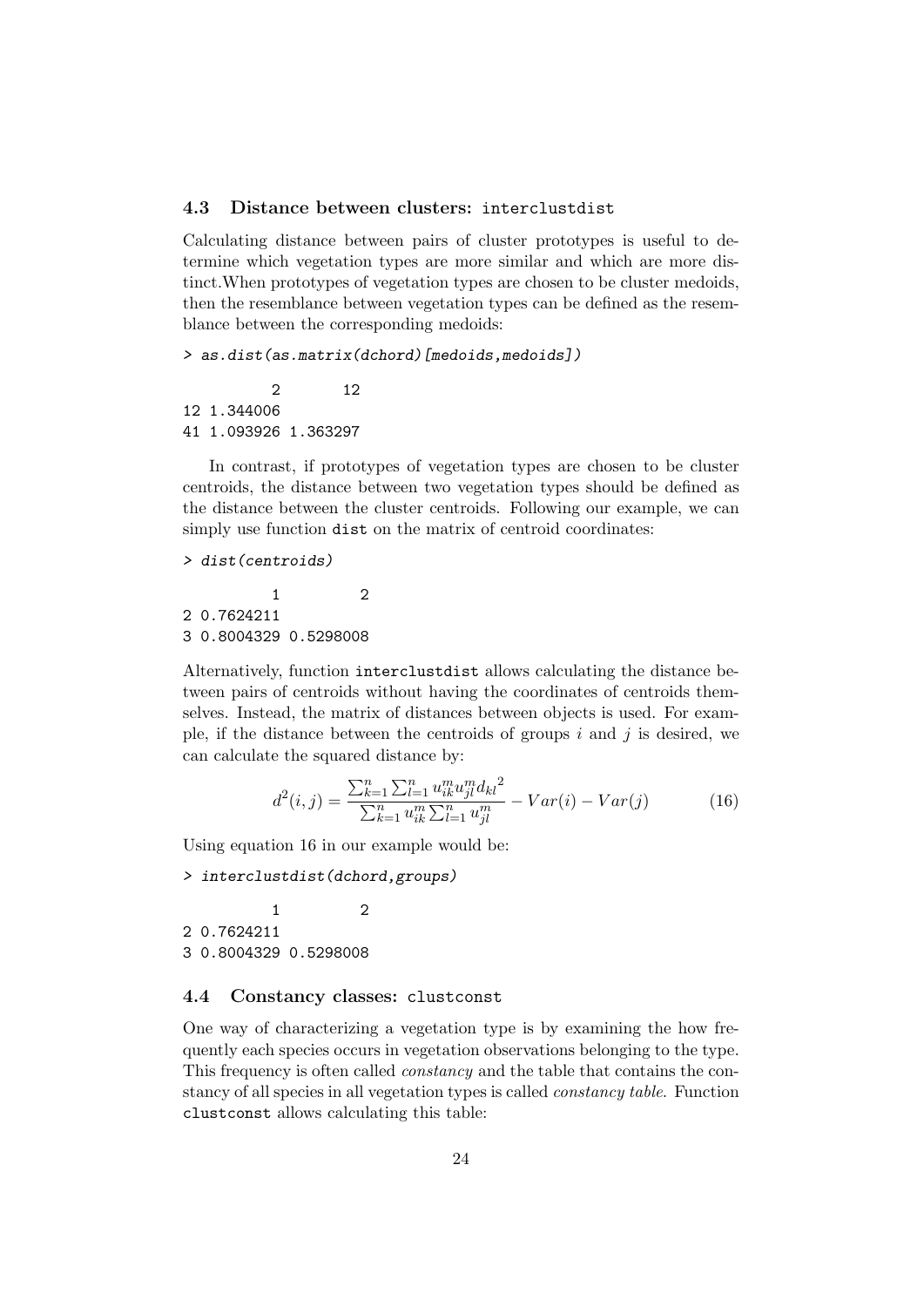#### $> c = cluster const (wetlandchord, memb = as. memb (groups))$

The R object returned by clustconst can be examined in several ways. First, it is useful to print the constancy table ordering species from high to low constancy for each cluster:

```
> d=summary(c, mode="all")
   ------------ 3 -------------
          3 2 1
Pancam 1.000 0.357 0.059
Melcor 1.000 0.786 0.294
Eupvac 0.800 0.357 0.118
Sessp. 0.600 0.500 0.412
Echell 0.600 0.357 0.118
------------ 2 -------------
          3 2 1
Phynod 0.400 0.714 0.118
Helind 0.300 0.643 0.471
Elesp. 0.000 0.571 0.529
----------- 1 ----
           3 2 1
Orysp. 0.300 0.286 1.000
Ludads 0.000 0.000 0.824
```
Alternatively, we can examine the constancy vector of each vegetation type:

> summary(c, mode="cluster", name=names(c)[1]) Orysp. 1.000 Ludads 0.824

Elesp. 0.529

## References

- James C Bezdek. Pattern recognition with fuzzy objective functions. Plenum Press, New York, 1981.
- D.M.J.S. Bowman and B A Wilson. Wetland vegetation pattern on the Adelaide River flood plain, Northern Territory, Australia. Proceedings of the Royal Society of Queensland, 97:69–77, 1986.
- MB Dale. Evaluating classification strategies. Journal of Vegetation Science, 6(3):437–440, 1995. ISSN 1654-1103. URL http://onlinelibrary.wiley.com/doi/10.2307/3236243/abstract.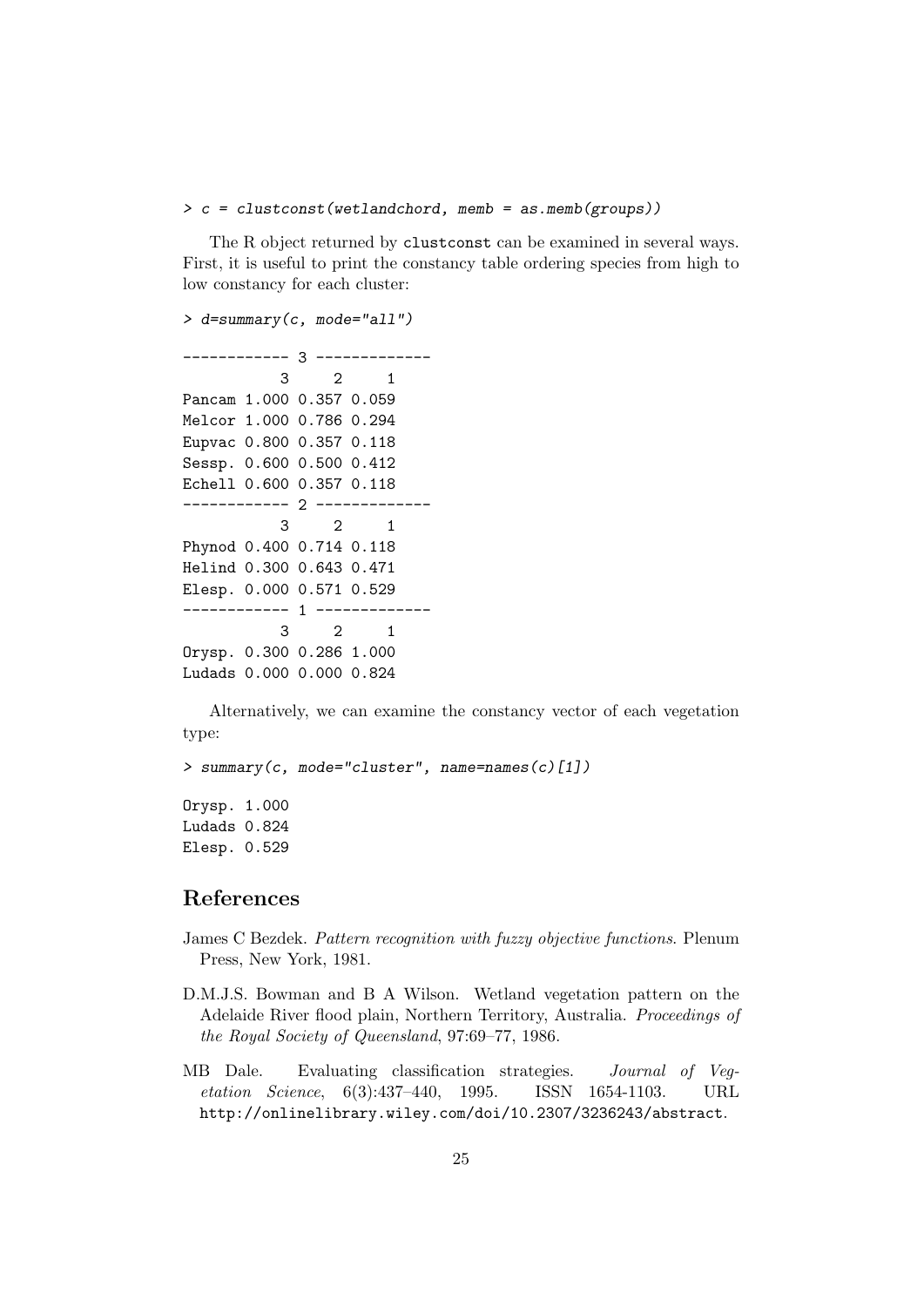- R N Dave. Characterization and detection of noise in clustering. Pattern Recognition Letters, 12(11):657–664, 1991.
- R.N. Dave and R. Krishnapuram. Robust clustering methods: a unified view. IEEE Transactions on Fuzzy Systems, 5(2):270– 293, May 1997. ISSN 10636706. doi: 10.1109/91.580801. URL http://ieeexplore.ieee.org/lpdocs/epic03/wrapper.htm?arnumber=580801.
- Miquel De Cáceres, Francesc Oliva, and Xavier Font. On relational possibilistic clustering. Pattern Recognition, 39(11):2010–2024, November 2006. ISSN 00313203. doi: 10.1016/j.patcog.2006.04.008. URL http://linkinghub.elsevier.com/retrieve/pii/S0031320306001634.
- Miquel De Cáceres, Xavier Font, and Francesc Oliva. The management of vegetation classifications with fuzzy clustering. Journal of Vegetation Science, 21(6):1138–1151, December 2010. ISSN 11009233. doi: 10.1111/j.1654-1103.2010.01211.x. URL http://doi.wiley.com/10.1111/j.1654-1103.2010.01211.x.
- R Hathaway, J.C. Bezdek, and J Davenport. On relational data versions of c-means algorithms. Pattern Recognition Letters, 17(6):607–612, May 1996. ISSN 01678655. doi: 10.1016/0167-8655(96)00025-6. URL http://linkinghub.elsevier.com/retrieve/pii/0167865596000256.
- R J Hathaway and James C Bezdek. NERF c-means: Non-euclidean relational fuzzy clustering. Pattern recognition, 27(3):429–437, 1994.
- R J Hathaway, J W Davenport, and James C Bezdek. Relational duals of the c-means clustering algorithms. Pattern recognition, 22(2):205–212, 1989.
- R. Krishnapuram and J.M. Keller. A possibilistic approach to clustering. IEEE Transactions on Fuzzy Systems, 1(2):98–110, May 1993. ISSN 10636706. doi: 10.1109/91.227387. URL http://ieeexplore.ieee.org/lpdocs/epic03/wrapper.htm?arnumber=227387.
- R. Krishnapuram and J.M. Keller. The possibilistic C-means algorithm: insights and recommendations. IEEE Transactions on Fuzzy Systems, 4(3):385–393, 1996. ISSN 10636706. doi: 10.1109/91.531779. URL http://ieeexplore.ieee.org/lpdocs/epic03/wrapper.htm?arnumber=531779.
- Raghu Krishnapuram, Anupam Joshi, and Liyu Yi. A Fuzzy relative of the k-medoids algorithm with application to web document and snippet clustering. In IEEE International Fuzzy Systems, pages 1281–1286, 1999. URL http://ieeexplore.ieee.org/xpls/abs\_all.jsp?arnumber=790086.
- Pierre Legendre and Eugene Gallagher. Ecologically meaningful transformations for ordination of species data. Oecologia, 129(2):271–280,